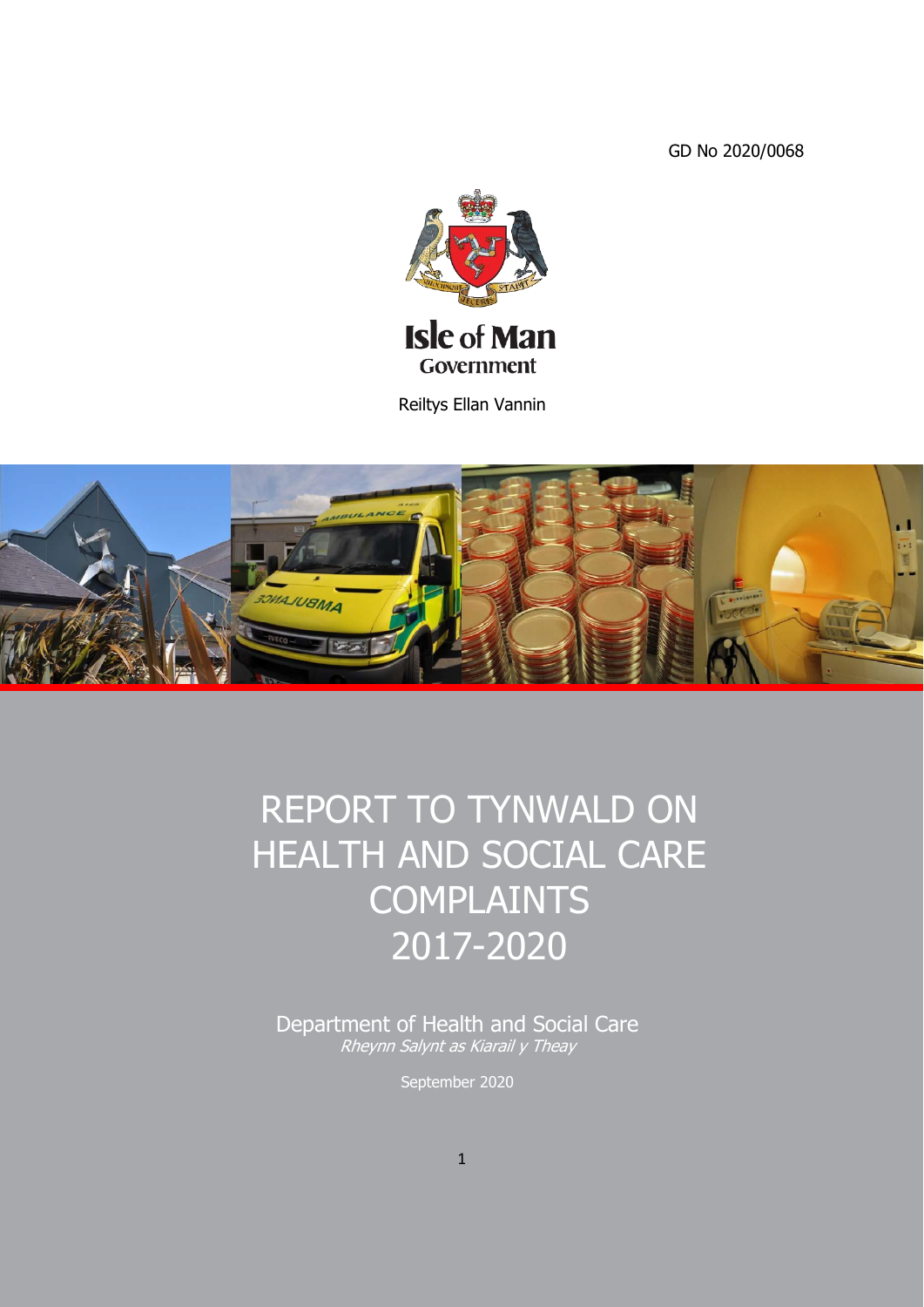### **Contents**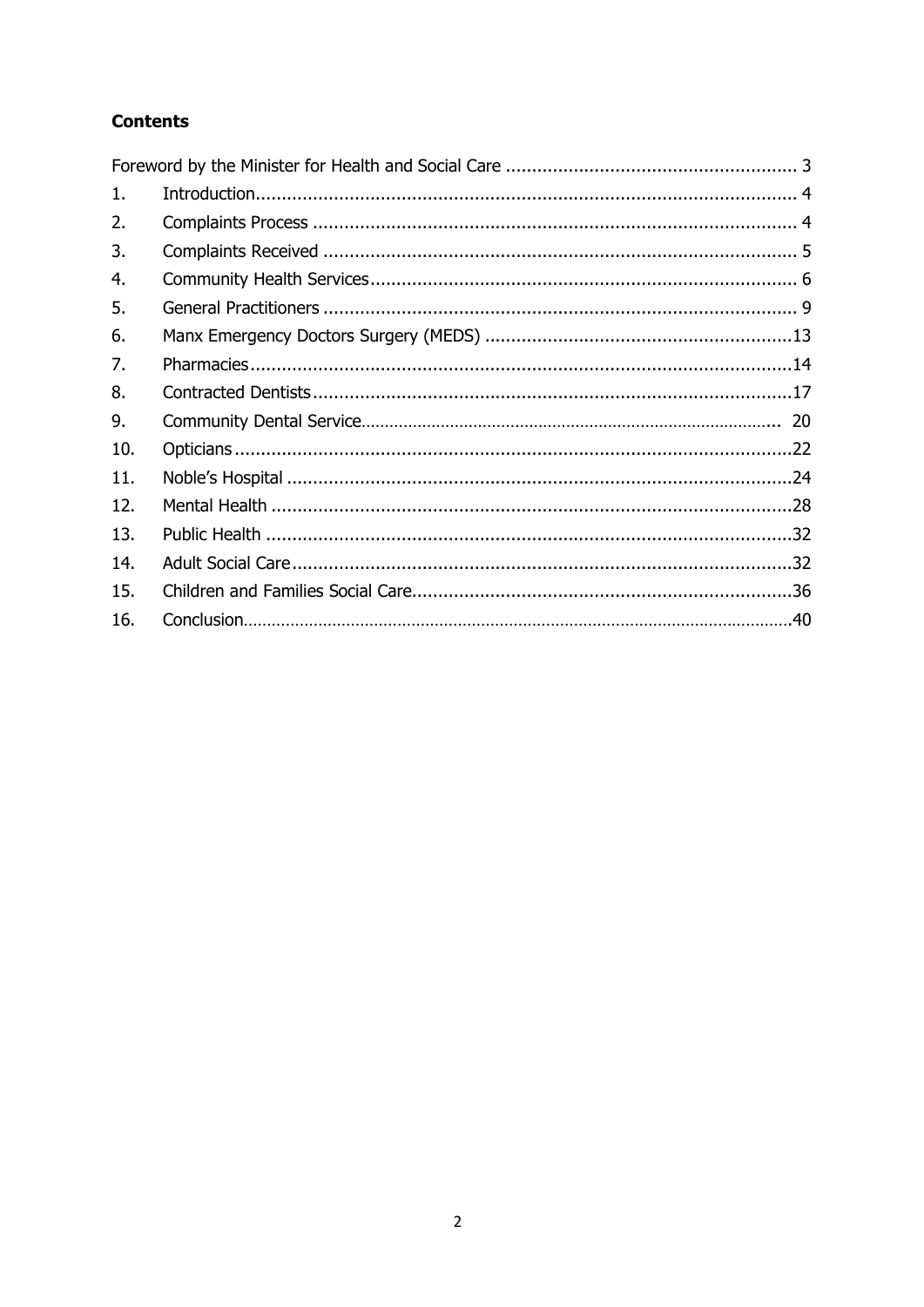### <span id="page-2-0"></span>**Foreword by the Minister for Health and Social Care**

To The Hon. Stephen Rodan, MLC, President of Tynwald, and the Hon. Council and Keys in Tynwald assembled.

A huge number of interactions take place each year between the users of Department of Health and Social Care services, our staff (in many roles) and other service providers. Overall, the level of satisfaction with our services is high. Unfortunately, sometimes our high standards slip and result in a complaint.

Most complaints are dealt with quickly through local resolution: with only a small number requiring further investigation and even less needing an independent review.

Complaints are welcomed, and can help us to learn and improve our services. Being open about what has caused people concerns is also an important aspect of this process.

Our report on complaints should have been laid before Tynwald on an annual basis, but unfortunately due to changes in personnel within the Department this did not happen. However a comprehensive three year report across the whole Department has now been prepared as enclosed, and an annual update will be provided in the future.



Hon. David Ashford, MHK Minister for Health and Social Care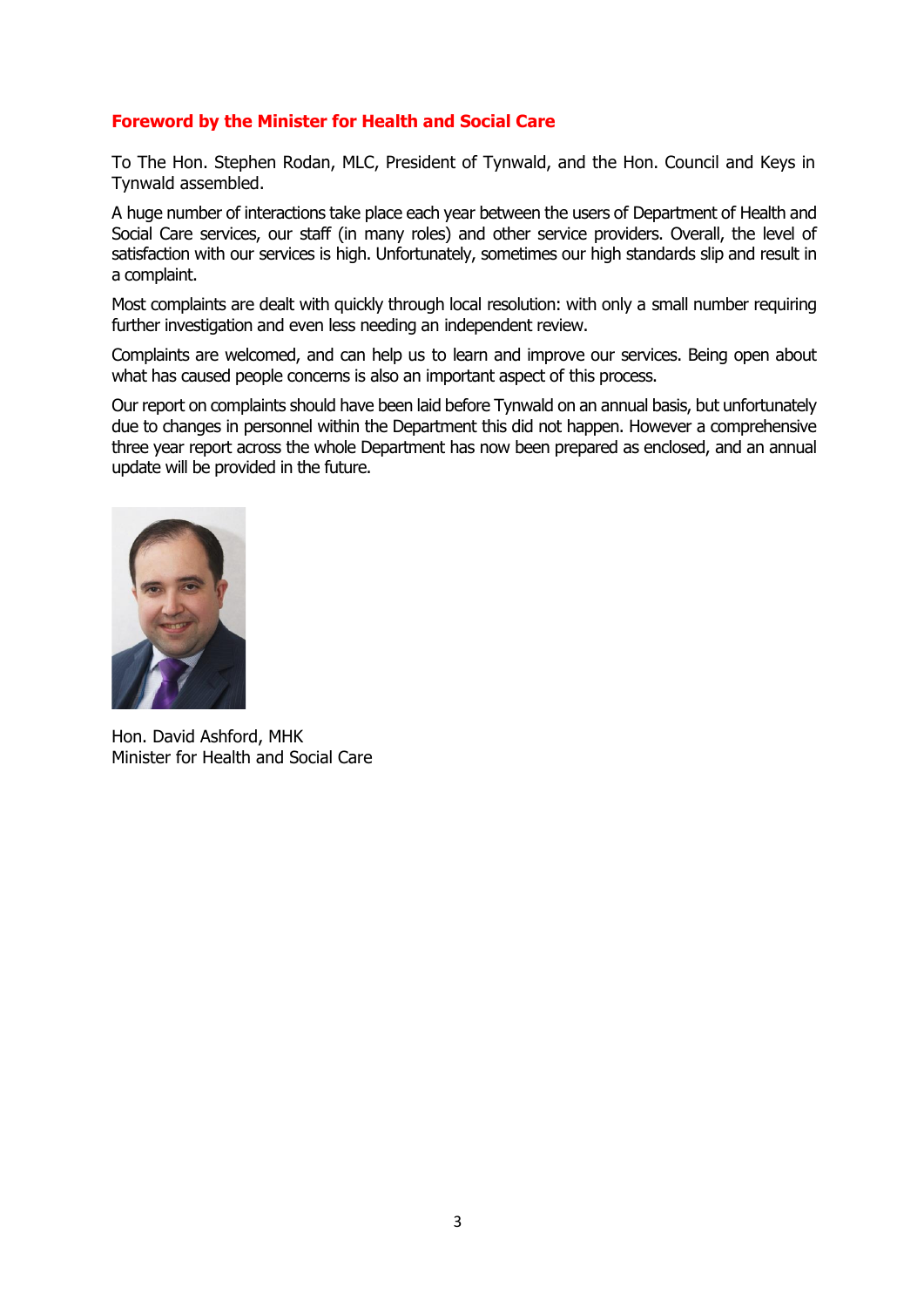### <span id="page-3-0"></span>**1. Introduction**

This report covers the period from April 2017 to March 2020.

The National Health Service (Complaints) Regulations 2004, which are made under the National Health Service Act 2001, require the Department of Health and Social Care (DHSC) to prepare an annual report on its handling and consideration of complaints, and to lay the report before Tynwald.

Although there is currently no similar legal obligation in respect of social care complaints, the DHSC has undertaken to also include those complaints in this year's report and is in the process of introducing an amalgamated health and social care complaints process. This process will be in place until the establishment of Manx Care, where the same interim approach will be followed until the Manx Care Bill and National Health Services Act are reviewed in 2021/2022.

Work is also underway to develop new governance structures in overseeing complaints handling and learning with oversight by Executive Directors, who now approve and sign off all complaints.

This report will detail, by category, the complaints received by the DHSC and, where relevant, by its commissioned or contracted service providers; and will summarise how those complaints have been handled.

Those complaints which have been referred for resolution to the health service Independent Review Body (IRB) are reported in its own report, which is also laid before Tynwald. This report will, therefore, comment only on how the recommendations of the IRB have been addressed by the DHSC and service providers. However, a summary reconciliation of the last 3 years of recommendations is currently underway by the DHSC Executive Team and most importantly to review that actions taken are now embedded within the organisation.

The DHSC views complaints as an opportunity for service users to let us know what causes dissatisfaction, to have their concerns considered in a fair, transparent and equitable manner and for us to learn lessons and share experiences so that similar complaints are not made in the future.

### <span id="page-3-1"></span>**2. Complaints Process**

A service user who wishes to complain about any aspect of health and care services should, in the first instance, talk to the person who is most directly involved in their care. If they are being treated in hospital this may be the consultant in charge of their care or the nurse in charge of the ward. In the community it may be a GP, community nurse, social worker or a practice manager.

At that stage, as long as both parties are content, the matter can be dealt with through dialogue and does not need to be recorded in writing. However, the service user should always be made aware that they can ask for their complaint to be referred for formal local resolution through the department's internal complaints processes, or, if the matter is still not resolved, for external resolution.

### **Local Resolution**

Once a service user has requested formal local resolution the complaint will be recorded. At this stage, both the DHSC and service providers are required to record how the complaints are managed.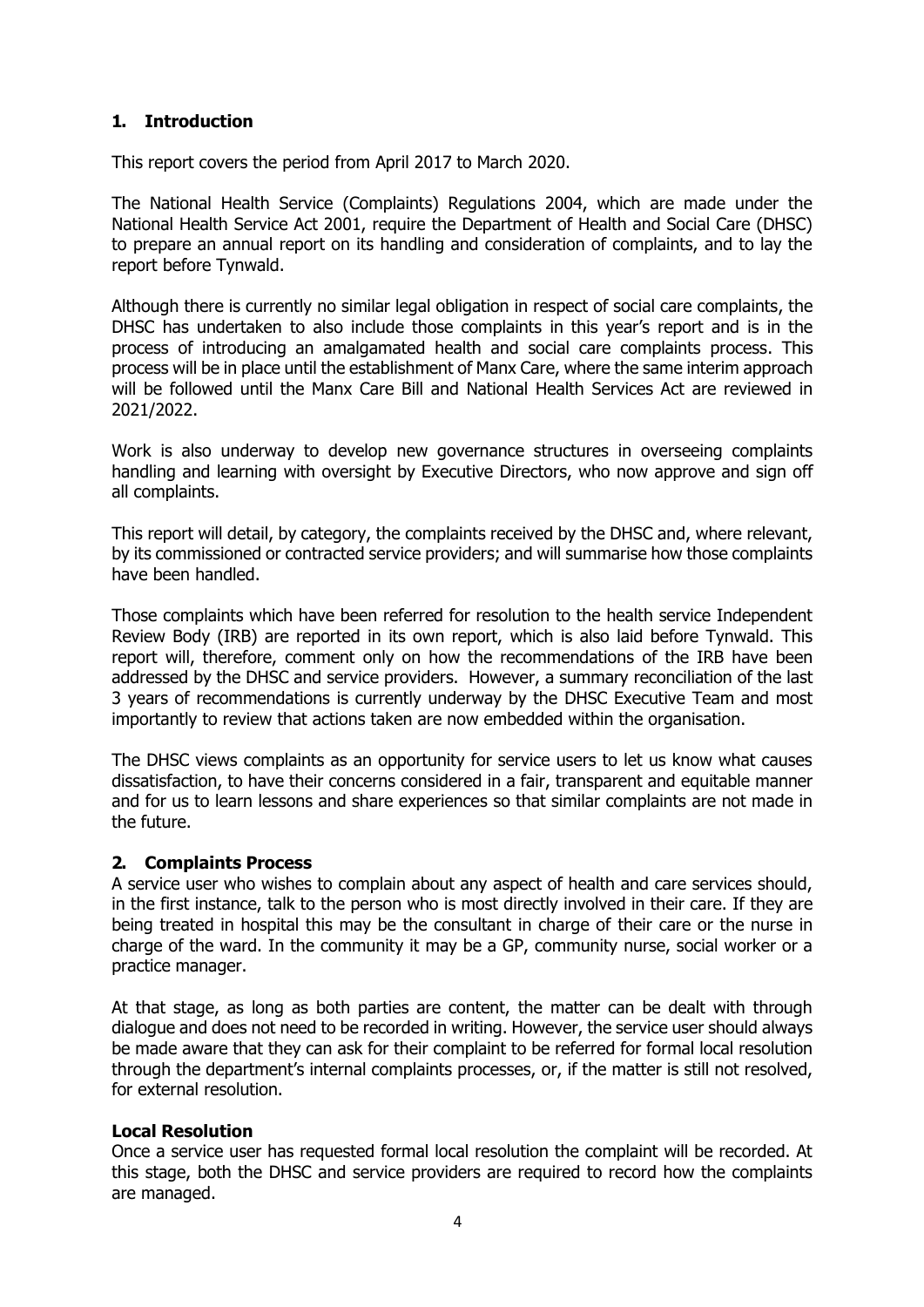Most complaints are resolved at local resolution, but service users should be made aware that they can request further investigation and/or refer their complaint to the IRB.

#### **Further Investigation**

If the service user is not satisfied after local resolution, they can request further investigation by a senior DHSC manager, unconnected with the case. Again, service users should be made aware that they can refer for a review which is completely independent of the DHSC.

### **Independent Review Body**

The procedure to be followed by the Health IRB is set down in the Complaints Regulations and in the separate National Health Service (Independent Review Body) Regulations 2004. There is currently no provision for most social care complaints to be referred to the IRB but after the internal DHSC investigation stage, complaints are referred to an independent person for review.

The absence of a social care IRB process and the inconsistencies in both health and care processes will be addressed as part of the amalgamation of the complaints process and onwards in relation to legislative changes around Manx Care.

### <span id="page-4-0"></span>**3. Complaints Received**

The following tables show the number and types of complaints received during 2017-2020, and a summary of the outcomes or examples of the changes and learning made as a result of complaints.

It should be noted that some complaints involve more than one service area; therefore, they could be recorded as having been received more than once in these statistics. Also, in some cases the handling of the complaint will be centralised, meaning that only one outcome may be recorded in the area where the complaint was handled.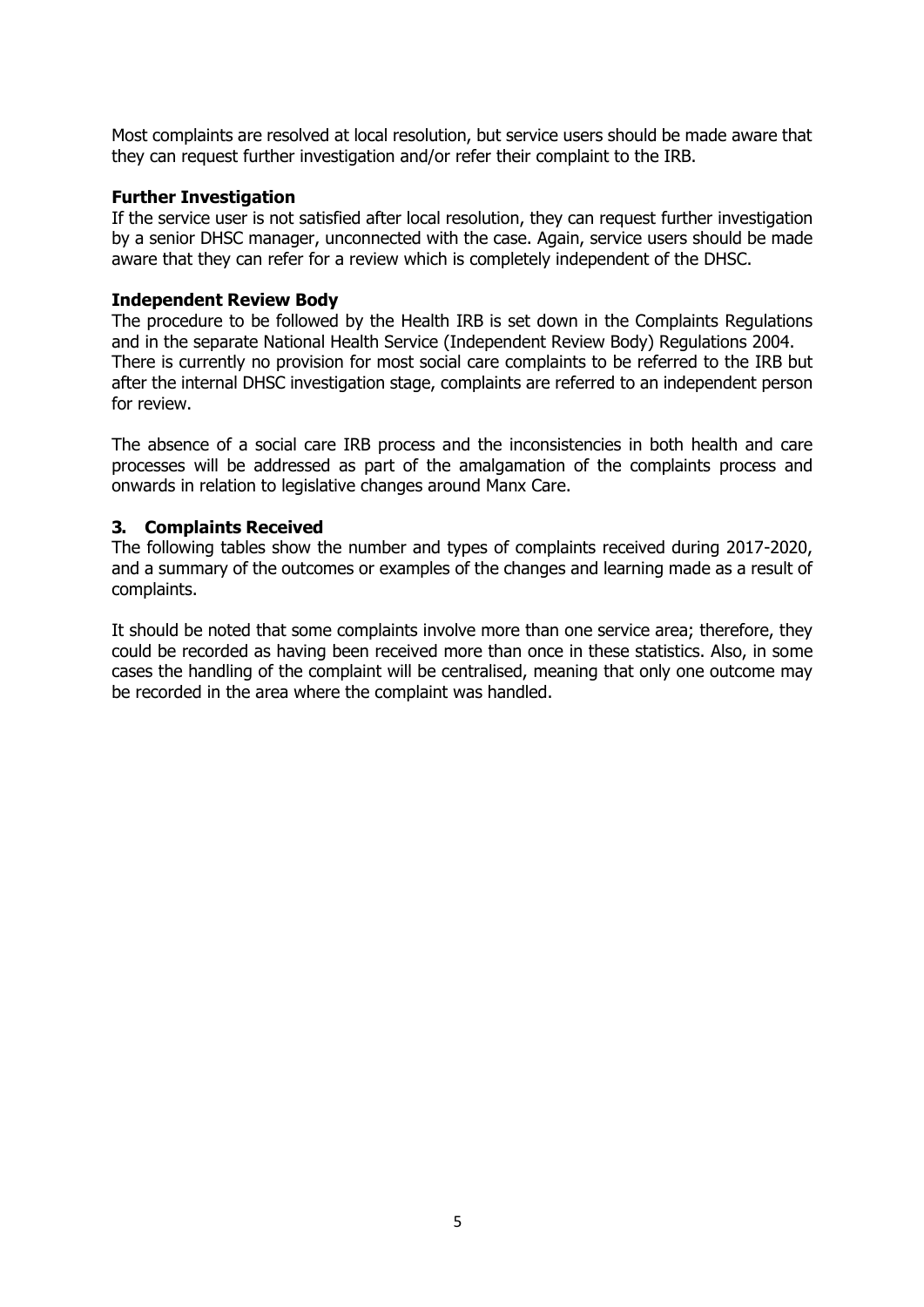# <span id="page-5-0"></span>**4. Community Health Services**

# **Summary of Complaints Received**

| <b>Complaint Category</b>                   | 2017/2018 | 2018/2019 | 2019/2020 |
|---------------------------------------------|-----------|-----------|-----------|
| Absence of Care Package                     |           |           |           |
| <b>Access to Treatment</b>                  |           |           |           |
| Admission, Discharge & Transfers            |           |           |           |
| Appoint Delays / Cancellation               |           |           |           |
| <b>Clinical Treatment</b>                   | 9         |           |           |
| <b>Commissioning Services</b>               |           |           |           |
| Communication                               |           |           |           |
| Delays/Diagnosis                            |           |           |           |
| <b>Failure to Follow Correct Procedures</b> |           |           |           |
| Other                                       |           |           |           |
| Patient Property / Expenses                 |           |           |           |
| Personal Records                            |           |           |           |
| <b>Values &amp; Behaviours</b>              |           |           |           |
| <b>Waiting Times</b>                        |           |           |           |
| TOTAL                                       | 27        | 10        |           |

| <b>Number of Complaints per</b><br><b>Individual Service</b> | 2017/2018 | 2018/2019                                         | 2019/2020                                       |
|--------------------------------------------------------------|-----------|---------------------------------------------------|-------------------------------------------------|
| <b>Community Adult Therapies</b>                             | 6         |                                                   | 2                                               |
| <b>Ambulance Service</b>                                     | 6         | Transferred to<br>Hospitals<br>Directorate        | n/a                                             |
| <b>Dental Service</b>                                        | 5         | 4                                                 | Transferred to<br>Contracted<br><b>Services</b> |
| <b>RDCH</b>                                                  |           | Transferred to<br>Hospitals<br><b>Directorate</b> | n/a                                             |
| Podiatry                                                     | 4         |                                                   | 4                                               |
| <b>Community Nursing</b>                                     |           |                                                   | 0                                               |
| S<                                                           |           |                                                   | 0                                               |
| Family Planning                                              |           |                                                   | 0                                               |
| Prison Healthcare                                            | 0         |                                                   | 6                                               |
| Children & Families                                          | 0         |                                                   | 5                                               |

# **Responses to Complaints**

| <b>Response</b>                                                | 2017/2018 | 2018/2019 | 2019/2020 |
|----------------------------------------------------------------|-----------|-----------|-----------|
| Apology issued                                                 |           |           |           |
| Reassurance and explanation                                    |           |           |           |
| Explanation of procedures, service or<br>treatment             | 14        |           |           |
| Apology and explanation of procedures,<br>service or treatment |           |           |           |
| Other (see Summary of Actions)                                 | 1 ≭       |           | 1*        |
| <b>Total No. of complaints upheld</b>                          |           |           |           |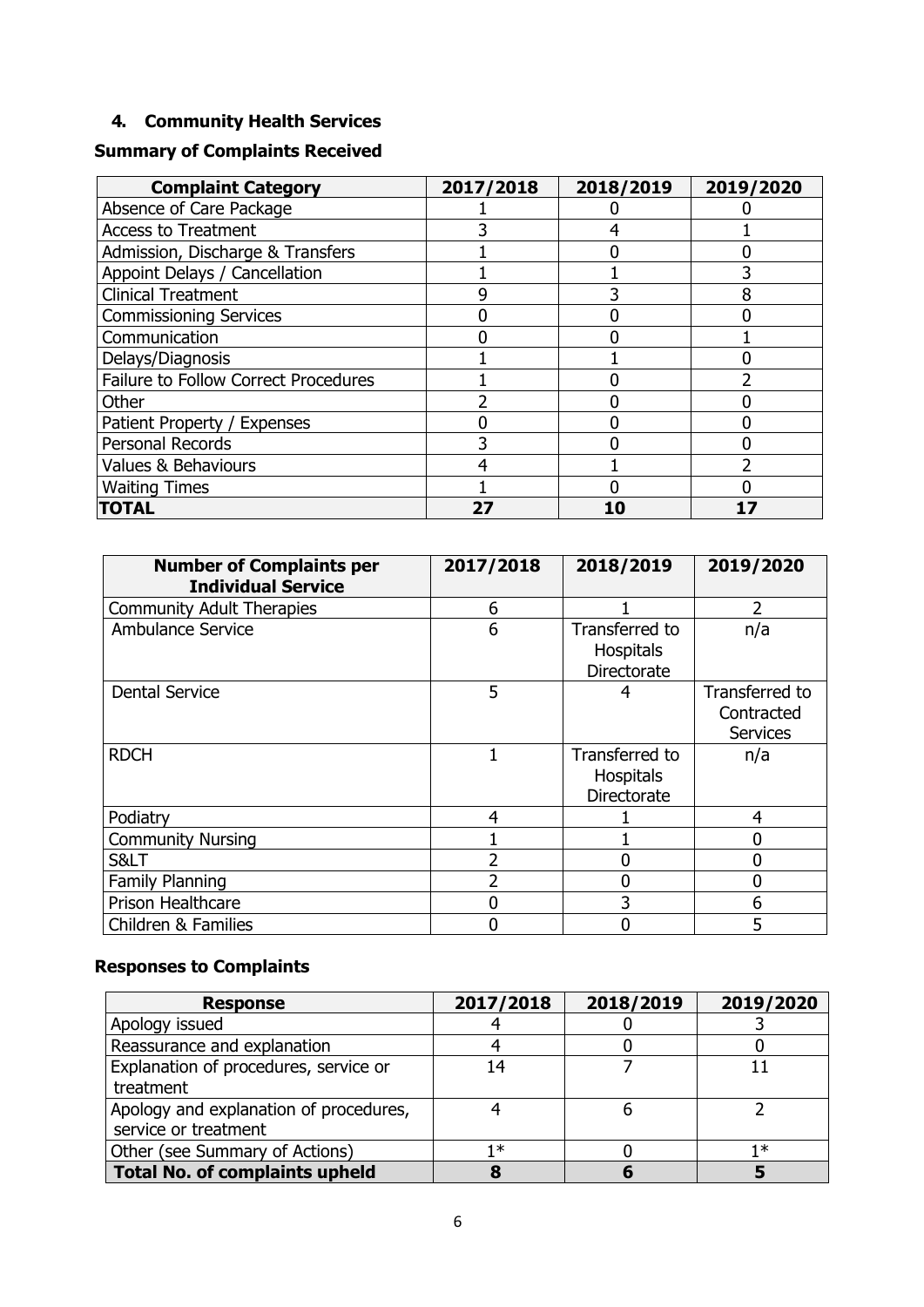# **Summary of Actions Taken**

| <b>Financial Year</b> | <b>Action</b>                                                            |
|-----------------------|--------------------------------------------------------------------------|
| 2017/2018             | Root Cause Analysis (RCA) resulting in formal investigation<br>$\bullet$ |
|                       | of a staff member and subsequent disciplinary action.                    |
|                       | Two RCA's resulting in staff members addressing attitudinal<br>$\bullet$ |
|                       | shortcomings.                                                            |
|                       | Changes made to cleaning regime.<br>$\bullet$                            |
|                       | Investigation into accusations made against support staff.<br>$\bullet$  |
|                       | Allegations unfounded.                                                   |
|                       | Meeting arranged for patient to be reassessed by<br>$\bullet$            |
|                       | practitioner.                                                            |
|                       | Telephone conversation held with complainant regarding<br>$\bullet$      |
|                       | consent issues. Offered meeting with Service Lead but                    |
|                       | chose not to take up offer.                                              |
|                       | One complaint referred to Noble's Hospital to address. Only<br>$\bullet$ |
|                       | small part of grievance involved CHS the main issue was                  |
|                       | outside CHS.                                                             |
|                       | Costs covered for restorative dental treatment as gesture of             |
|                       | good will.                                                               |
|                       | *One vexatious complaint was referred to the police as part<br>$\bullet$ |
|                       | of ongoing investigations into harassment of staff member.               |
| 2018/2019             | Changes made to on-call dental service procedure to<br>$\bullet$         |
|                       | minimise risk of repeat incident.                                        |
|                       | Acquisition of equipment (for patient's home) expedited.<br>$\bullet$    |
|                       | New appointment made for patient with podiatrist.<br>$\bullet$           |
|                       | Patient reviewed by Tissue Viability Nurse.<br>$\bullet$                 |
| 2019/2020             | Meeting held between complainant, Service Lead and Care<br>$\bullet$     |
|                       | Quality & Safety (CQ&S) Team member to discuss issues                    |
|                       | and apologise for initial service response.                              |
|                       | Meeting between patient, Next of Kin, Service Lead and<br>$\bullet$      |
|                       | CQ&S to apologise for incident and provide reassurance.                  |
|                       | Staff member involved spoken to by line manager - no                     |
|                       | competency issues raised but now has a greater awareness                 |
|                       | of consequences of actions.                                              |
|                       | Incident reviewed by GP who considered treatment<br>$\bullet$            |
|                       | provided, by staff, to be appropriate.                                   |
|                       | Immediate changes made to Health Visiting processes to<br>$\bullet$      |
|                       | minimise the risk of incident recurrence and reminders                   |
|                       | issued to all staff.                                                     |
|                       | *Complaint withdrawn.                                                    |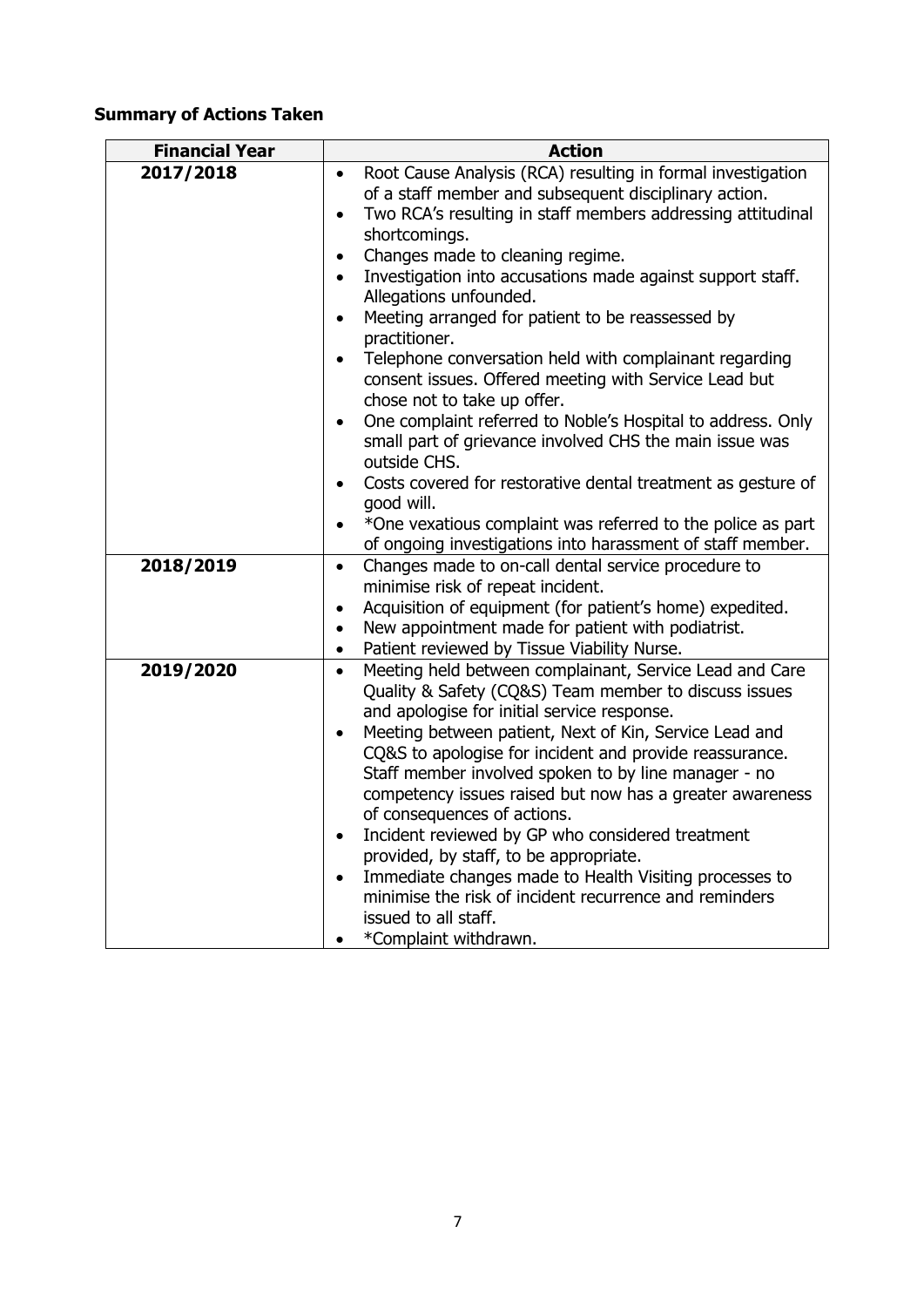| <b>Financial Year</b> | <b>IRB Referrals and Outcome</b>                                                                                                                                                                                                                           |
|-----------------------|------------------------------------------------------------------------------------------------------------------------------------------------------------------------------------------------------------------------------------------------------------|
| 2017/2018             | Nil                                                                                                                                                                                                                                                        |
| 2018/2019             | Complaint re: treatment by Community Dentist (patient felt<br>he had been given incorrect treatment). Not upheld by IRB.<br>2. Complaint re: management of patient's long-standing<br>condition by the Prison Healthcare Department. Not upheld<br>by IRB. |
| 2019/2020             | Complaint regarding erroneous phone call made by Health<br>Visitor. IRB felt the matter had been dealt with<br>appropriately and did not uphold the complaint.                                                                                             |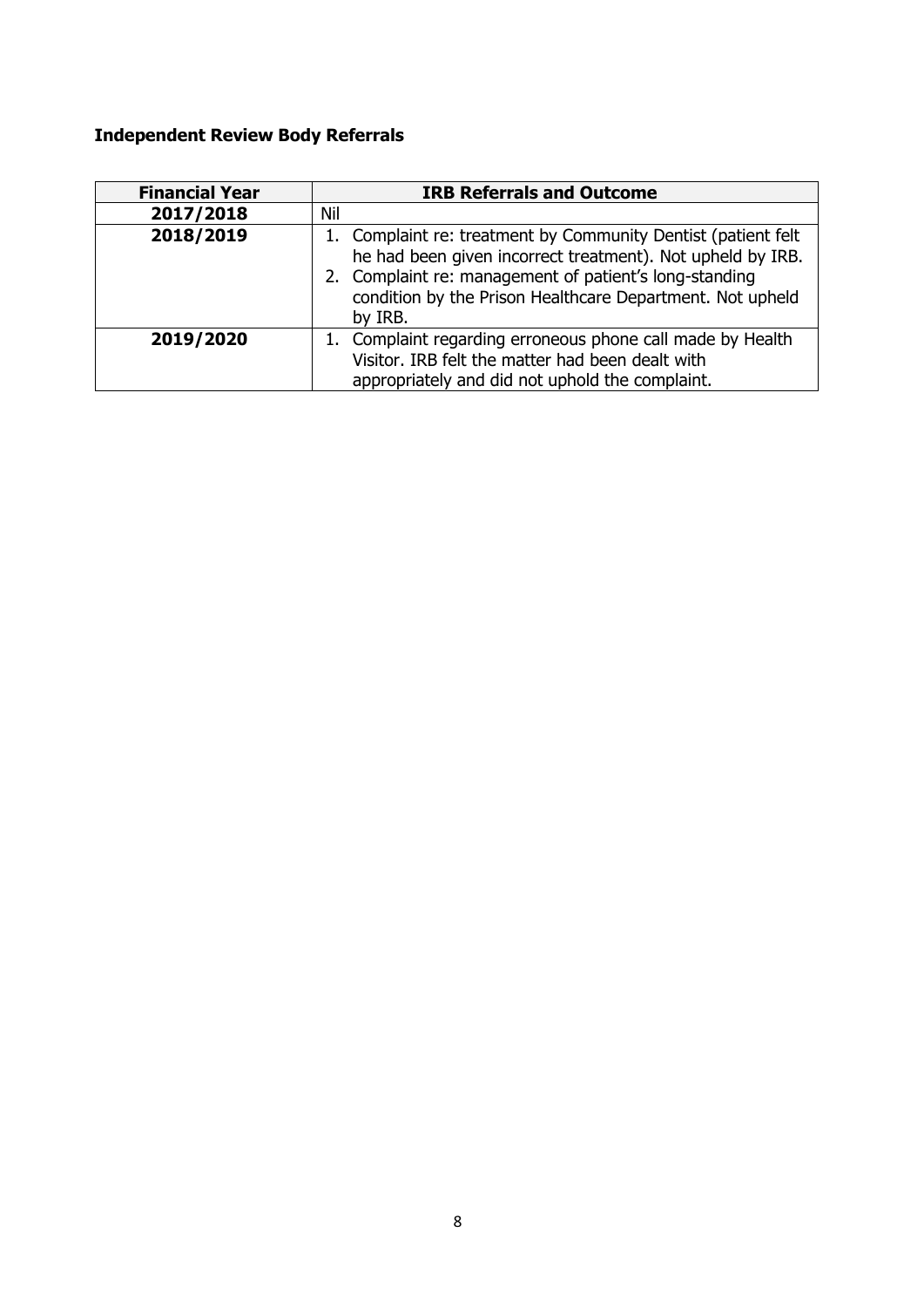# <span id="page-8-0"></span>**5. General Practitioners**

Since August 2015, all complaints received by a GP practice must be sent to the DHSC for recording and monitoring. The practice must also subsequently provide a report to the DHSC on the outcomes and findings of the complaint investigation. This process means that the DHSC is better able to track complaints and has access to more comprehensive reports.

Any complaints received by the DHSC were acknowledged and the complainant advised that the matter should be referred to the GP Practice in the first instance for them to investigate under their Practice Based Complaints Procedure. As part of the acknowledgement, consent was requested to allow Primary Care Services to forward the correspondence to the relevant GP Practice.

| <b>Complaints Topics</b>                   | 17/18          | 18/19          | 19/20          |
|--------------------------------------------|----------------|----------------|----------------|
| <b>GP Attitude</b>                         | 7              | $\overline{2}$ | 8              |
| Treatment by clinical staff                | 5              | 10             | $\overline{4}$ |
| Attitude of reception staff                | 1              |                | $\overline{2}$ |
| Appointment system                         | 1              | $\mathbf{1}$   | $\overline{2}$ |
| Data protection                            | $\mathbf{1}$   |                |                |
| issues/incorrect computer records          |                |                |                |
| <b>Administration errors</b>               |                | $\mathbf{1}$   |                |
| Delayed/missed diagnosis                   | $\overline{3}$ | $\overline{3}$ | 5              |
| Delayed/missed referrals                   | $\overline{4}$ | $\overline{1}$ |                |
| Prescribing/issues with prescriptions      | $\overline{4}$ | 6              | 3              |
| Data breach                                | $\mathbf{1}$   |                |                |
| Unhappy with referral to social worker     | $\mathbf{1}$   |                |                |
| Unable to contact practice by phone and    | $\mathbf{1}$   |                |                |
| subsequent costs incurred using            |                |                |                |
| answerphone                                |                |                |                |
| Timekeeping of GP                          | $\mathbf 1$    |                |                |
| Lack of communication between GP and       |                | $\overline{2}$ |                |
| hospital                                   |                |                |                |
| Process involved with removal from GP list |                | $\overline{2}$ | 1              |
| Not referred to NHS dermatologist and had  |                | $\mathbf{1}$   |                |
| to pay privately                           |                |                |                |
| Unhappy with travel advice/charges         |                |                | $\overline{2}$ |
| No hearing loops at reception              |                |                | $\mathbf{1}$   |
| Unhappy being offered a card for private   |                |                | $\mathbf{1}$   |
| treatment during NHS appointment           |                |                |                |
| <b>Total</b>                               | 30             | 28             | 27             |

### **Summary of Complaints Received**

### **Responses to Complaints**

| <b>Response</b>             | 2017/2018 | 2018/2019 | 2019/2020 |
|-----------------------------|-----------|-----------|-----------|
| Apology issued              |           |           |           |
| Reassurance and explanation |           |           |           |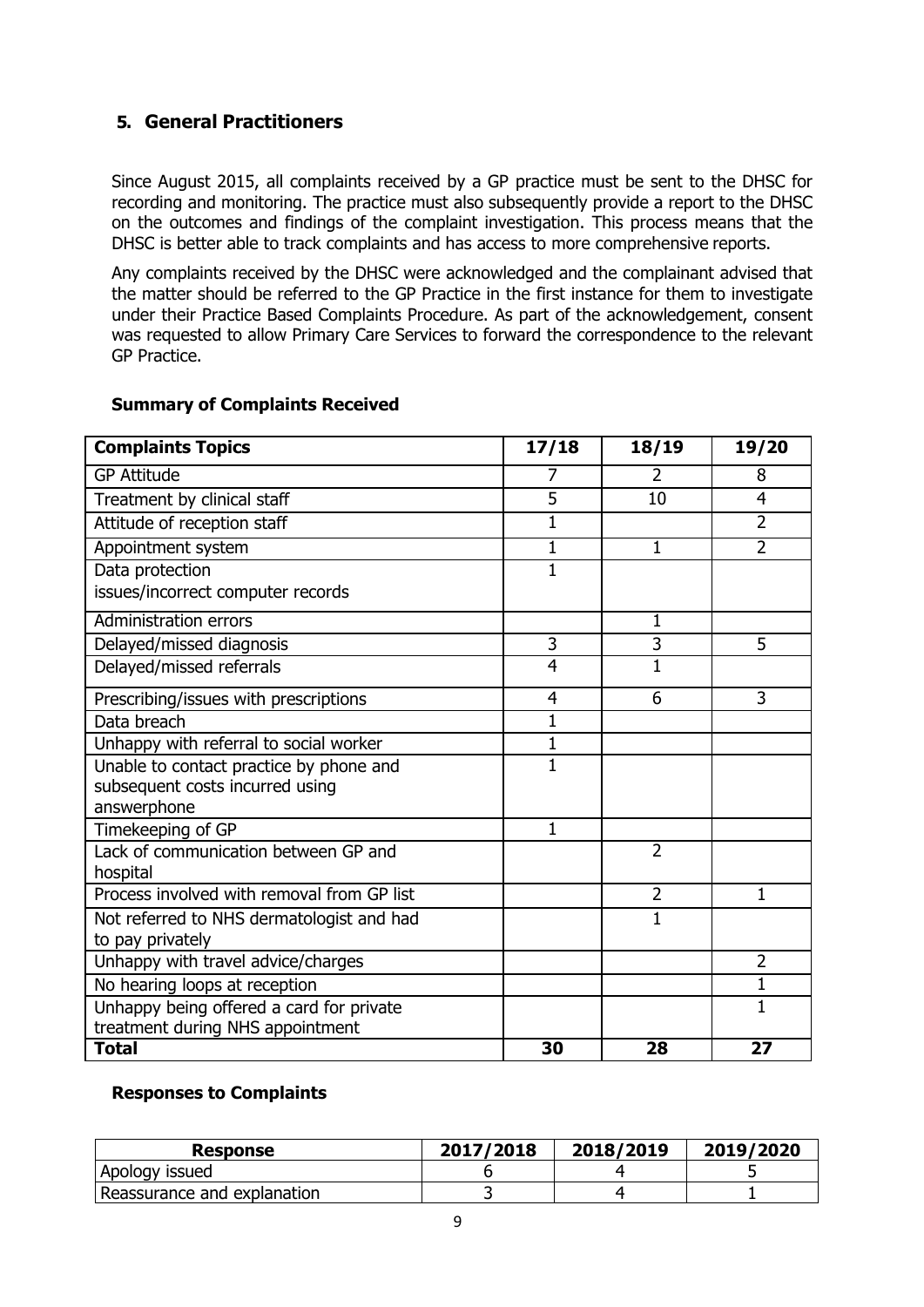| Explanation of procedures, service or  |    |    |    |
|----------------------------------------|----|----|----|
| treatment                              |    |    |    |
| Apology and explanation of procedures, |    |    |    |
| service or treatment                   |    |    |    |
| Other (see Summary of Actions)         | ว∗ | ว∗ | 6* |

### **Summary of Actions Taken**

| <b>Financial Year</b> | <b>Action</b>                                                                                                                                                                                                                                                                                                                                                                                                                                                                                                                                                                                                                                                                                                                                                                                                                                                                                                                                                                                                                                                                                                                                                                                                                                                                                                                                                                                                                                                                     |
|-----------------------|-----------------------------------------------------------------------------------------------------------------------------------------------------------------------------------------------------------------------------------------------------------------------------------------------------------------------------------------------------------------------------------------------------------------------------------------------------------------------------------------------------------------------------------------------------------------------------------------------------------------------------------------------------------------------------------------------------------------------------------------------------------------------------------------------------------------------------------------------------------------------------------------------------------------------------------------------------------------------------------------------------------------------------------------------------------------------------------------------------------------------------------------------------------------------------------------------------------------------------------------------------------------------------------------------------------------------------------------------------------------------------------------------------------------------------------------------------------------------------------|
| 2017/2018             | Referral process to Nobles was checked and a missing<br>$\bullet$<br>expedited referral was re-sent<br>A significant event was raised to request electronic follow-<br>$\bullet$<br>up for vulnerable patients<br>More stringent checking/monitoring of Practice generic<br>$\bullet$<br>email inbox was put in place<br>Refresher training was organised for staff regarding attitude<br>$\bullet$<br>and Data Protection issues<br>Action was taken to ensure that detailed comments are<br>$\bullet$<br>entered on patient's record during consultation<br>Reception staff reminded to advise patients when they<br>$\bullet$<br>arrive if the GP is running late<br>Practice leaflet was updated to reflect current advice<br>$\bullet$<br>Practice phone system was re-configured to remove<br>$\bullet$<br>inappropriate answerphone message<br>Clinicians reminded to always be mindful of their manner<br>$\bullet$<br>during consultations<br>*No consent received from complainant to forward the<br>$\bullet$<br>complaint to the GP practice for investigation<br>*Complaint referred back to Nobles to seek assurance that<br>$\bullet$<br>patients would not be referred back to GP inappropriately<br>for follow-up care<br>*One complainant asked for the complaint to be noted by<br>$\bullet$<br>the Department but did not wish it to be forwarded to the<br>Practice for investigation. The complainant subsequently<br>requested to move to another Practice |
| 2018/2019             | To avoid emails from patients being missed, clinicians were<br>$\bullet$<br>reminded to put out of office replies on their emails when<br>required. Patients were also reminded again to use the<br>Practice generic email address<br>A system was trialled for the Practice Administration staff to<br>contact the patient when a referral had been sent to Nobles.<br>The patient was asked to contact the practice if they had<br>not had an acknowledgement from Nobles within 1 week<br>Practice leaflet was to be updated to clarify the process<br>$\bullet$<br>when patients are removed from a GPs list<br>Systems were put in place to manage and audit doctors<br>$\bullet$<br>record-keeping and follow-up actions<br>Refresher training for reception staff<br>$\bullet$<br>Face to face meeting with GP offered to specifically discuss<br>$\bullet$<br>the complaint<br>*Complaint was submitted via a lawyer – the Practice,<br>therefore responded separately                                                                                                                                                                                                                                                                                                                                                                                                                                                                                                    |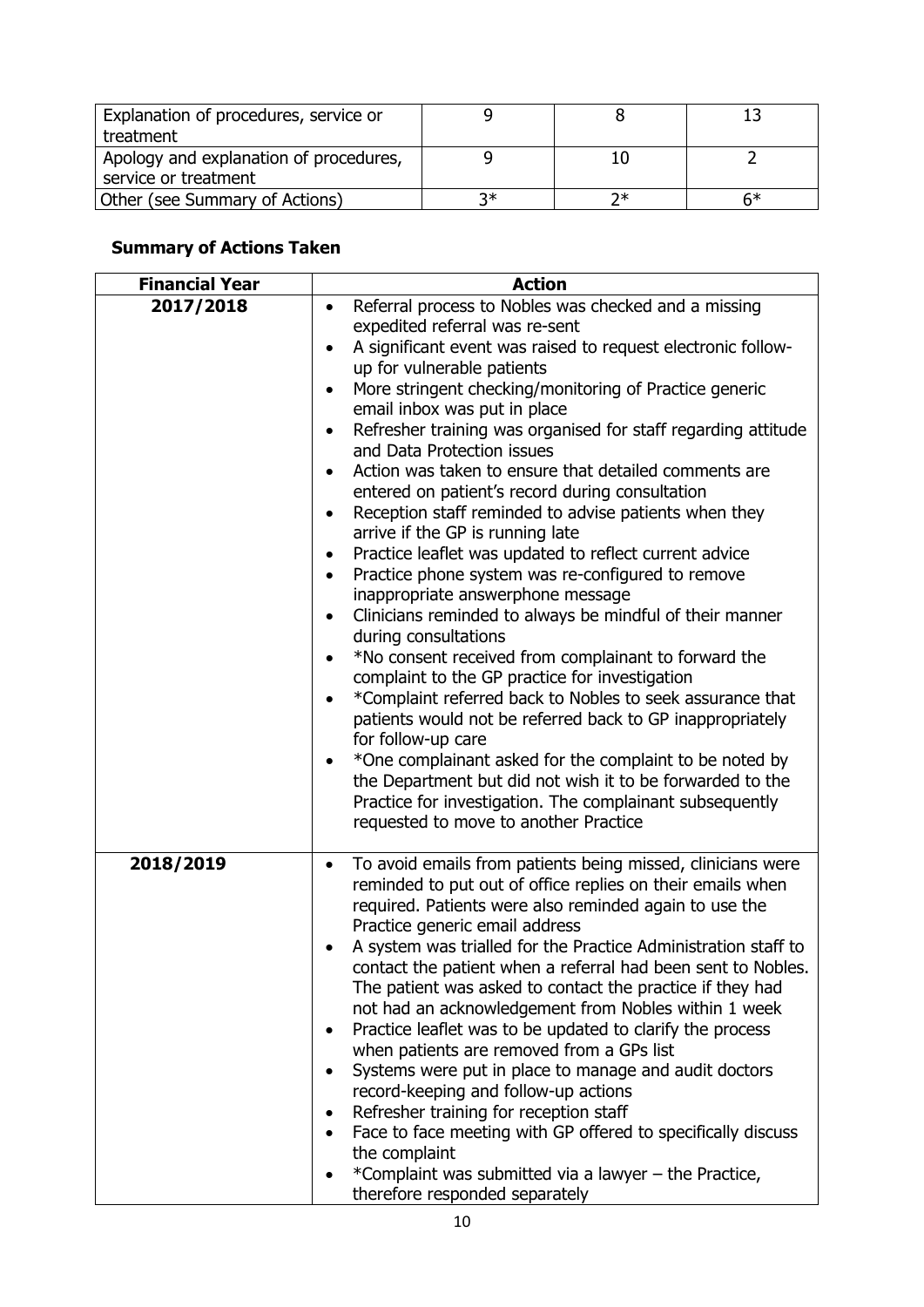|           | *The Practice sent a complaint form to the patient to<br>$\bullet$<br>complete. There was no response therefore the complaint<br>was closed                                                                                                                                                                                                                                                                                                                                                                                                                                                                                                                                                                                                                                                                                                                                                                                                                                                                                                                                                                                                                                                                                                                             |
|-----------|-------------------------------------------------------------------------------------------------------------------------------------------------------------------------------------------------------------------------------------------------------------------------------------------------------------------------------------------------------------------------------------------------------------------------------------------------------------------------------------------------------------------------------------------------------------------------------------------------------------------------------------------------------------------------------------------------------------------------------------------------------------------------------------------------------------------------------------------------------------------------------------------------------------------------------------------------------------------------------------------------------------------------------------------------------------------------------------------------------------------------------------------------------------------------------------------------------------------------------------------------------------------------|
| 2019/2020 | Confirmation of the Practice Policy regarding the prescribing<br>$\bullet$<br>of controlled drugs was provided to the patient<br>The Practice Travel Advice Form was reviewed and<br>$\bullet$<br>amended to confirm that patients can go to other providers<br>for travel advice if they wish<br>The outcomes of complaint investigations were reflected<br>$\bullet$<br>upon by GPs during their appraisals<br>A Hearing Loop system was successfully installed at the<br>$\bullet$<br>Practice<br>*Written consent was requested to disclose information<br>relating to others involved in the complaint. There was no<br>response therefore the complaint was closed<br>*One complainant did not want to progress the complaint<br>$\bullet$<br>with their GP Practice but wanted the Department to be<br>made aware of the issues raised<br>* In the case of 2 complaints, consent was not received to<br>$\bullet$<br>forward the correspondence to the GP Practice for<br>investigation. Both complaints were therefore closed<br>*Complaint being dealt with by the Defence Organisation<br>*Practice had requested a meeting with the complainant to<br>$\bullet$<br>discuss the issues raised. No response was received<br>therefore the complaint was closed |

| <b>Financial Year</b> | <b>IRB Referrals and Outcome</b>                                                                                                                                                                                                                                                                                                                                                                                                                                                                                                                                                                                                                                                                                                                                                                       |
|-----------------------|--------------------------------------------------------------------------------------------------------------------------------------------------------------------------------------------------------------------------------------------------------------------------------------------------------------------------------------------------------------------------------------------------------------------------------------------------------------------------------------------------------------------------------------------------------------------------------------------------------------------------------------------------------------------------------------------------------------------------------------------------------------------------------------------------------|
| 2017/2018             | 1. Related to a delay in diagnosis and was originally reported<br>via Nobles Patient Safety & Quality Team. This complaint<br>was a multi-service involvement with the GP providing a<br>response in relation to the primary care element to the IRB.<br>No further update from the IRB was received by Primary<br><b>Care Services</b><br>2. Related to alleged lack of treatment for a skin lesion. The<br>complaint was upheld in part by the Convenor (the issue<br>relating to the absence of a resident Dermatologist on the<br>Island) without the need for a full panel hearing. The<br>complaint relating to the diagnosis and treatment was<br>dismissed by the Convenor.<br>Related to a missed diagnosis of a Deep Vein Thrombosis.<br>3.<br>This complaint was not upheld by the Convenor |
| 2018/2019             | Related to the removal of the complainant's name from the<br>1.<br>patient list at their GP Practice. The complaint was upheld by<br>the IRB Convenor, without the need for a full panel hearing,<br>on the basis that there was no valid reason for the removal.                                                                                                                                                                                                                                                                                                                                                                                                                                                                                                                                      |
| 2019/2020             | 1. Related to a GP not requesting an ultrasound scan and the<br>subsequent alleged missed diagnosis of a tumour. The<br>complaint was upheld by the IRB Convenor without the need<br>for a full panel hearing. A request by the complainant for a                                                                                                                                                                                                                                                                                                                                                                                                                                                                                                                                                      |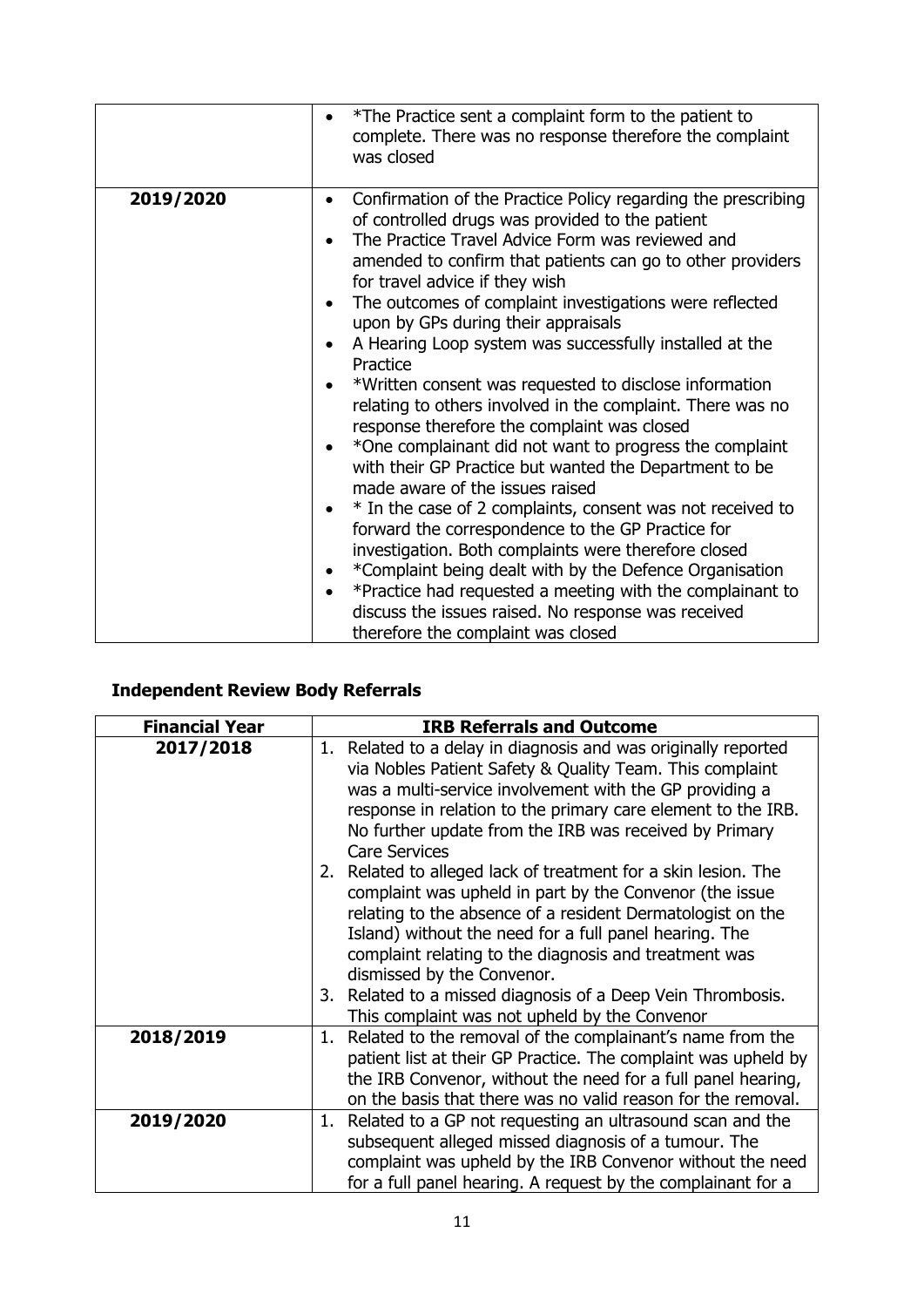| second review was subsequently dismissed by the IRB |
|-----------------------------------------------------|
| Convenor                                            |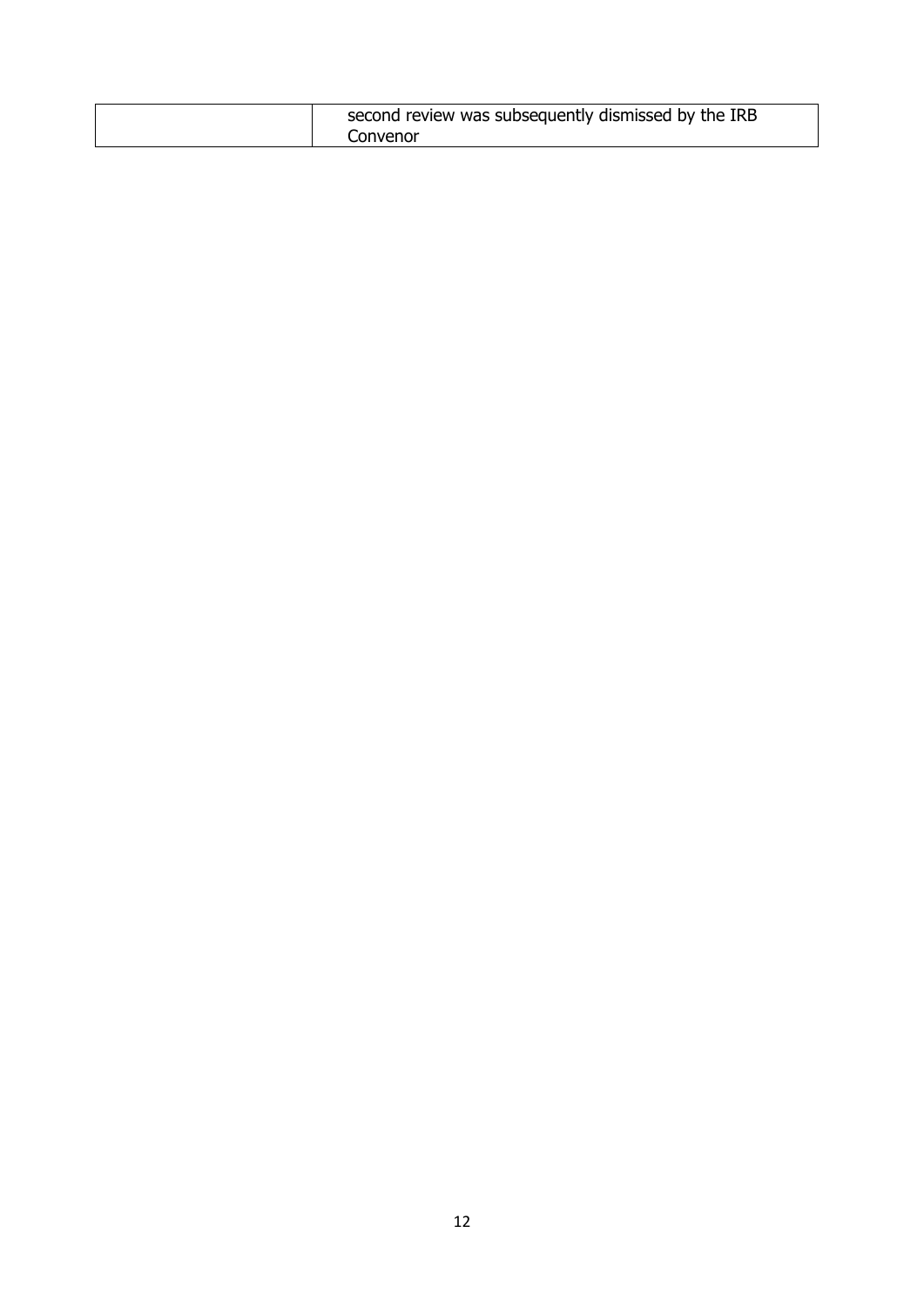# <span id="page-12-0"></span>**6. Manx Emergency Doctors Surgery (MEDS)**

# **Summary of Complaints Received**

| <b>Complaints Topics</b> | 17/18 | 18/19 | 19/20 |
|--------------------------|-------|-------|-------|
| Care delivery            |       |       |       |
| Service delivery         |       |       |       |
| Staff attitude           |       |       |       |
| Staff skills             |       |       |       |
| <b>Medication issues</b> |       |       |       |
| Practice policies        |       |       |       |
| Total                    |       |       |       |

# **Responses to Complaints**

| <b>Response</b>                        | 2017/2018 | 2018/2019 | 2019/2020 |
|----------------------------------------|-----------|-----------|-----------|
| Apology issued                         |           |           |           |
| Reassurance and explanation            |           |           |           |
| Explanation of procedures, service or  |           |           |           |
| treatment                              |           |           |           |
| Apology and explanation of procedures, |           |           |           |
| service or treatment                   |           |           |           |
| Other (see Summary of Actions)         |           |           |           |

### **Summary of actions taken**

| <b>Financial Year</b> | <b>Action</b>                                                                                                                                                                                                                                                                                                                                                                                                                                                                                                        |
|-----------------------|----------------------------------------------------------------------------------------------------------------------------------------------------------------------------------------------------------------------------------------------------------------------------------------------------------------------------------------------------------------------------------------------------------------------------------------------------------------------------------------------------------------------|
| 2017/2018             | The outcome with the biggest impact on the MEDS service<br>$\bullet$<br>following the practice policies complaint in 2017/2018 was<br>to more widely publicise the MEDS contact number. This<br>resulted in patients being able to phone direct without<br>needing to phone their own GP practice for the number.<br>Additionally, MEDS now operates ARC queuing system on<br>$\bullet$<br>the telephone which allows patients to wait in a queue to<br>get through to reception rather than having to keep calling. |
| 2018/2019             | The complaint regarding staff attitude has been addressed<br>$\bullet$<br>in line with OHR policy.                                                                                                                                                                                                                                                                                                                                                                                                                   |
| 2019/2020             | The complaint regarding staff attitude has been addressed<br>in line with OHR policy.                                                                                                                                                                                                                                                                                                                                                                                                                                |

| <b>Financial Year</b> | <b>IRB Referrals and Outcome</b> |
|-----------------------|----------------------------------|
| 2017/2018             | NIL                              |
| 2018/2019             | <b>NIL</b>                       |
| 2019/2020             | NIL                              |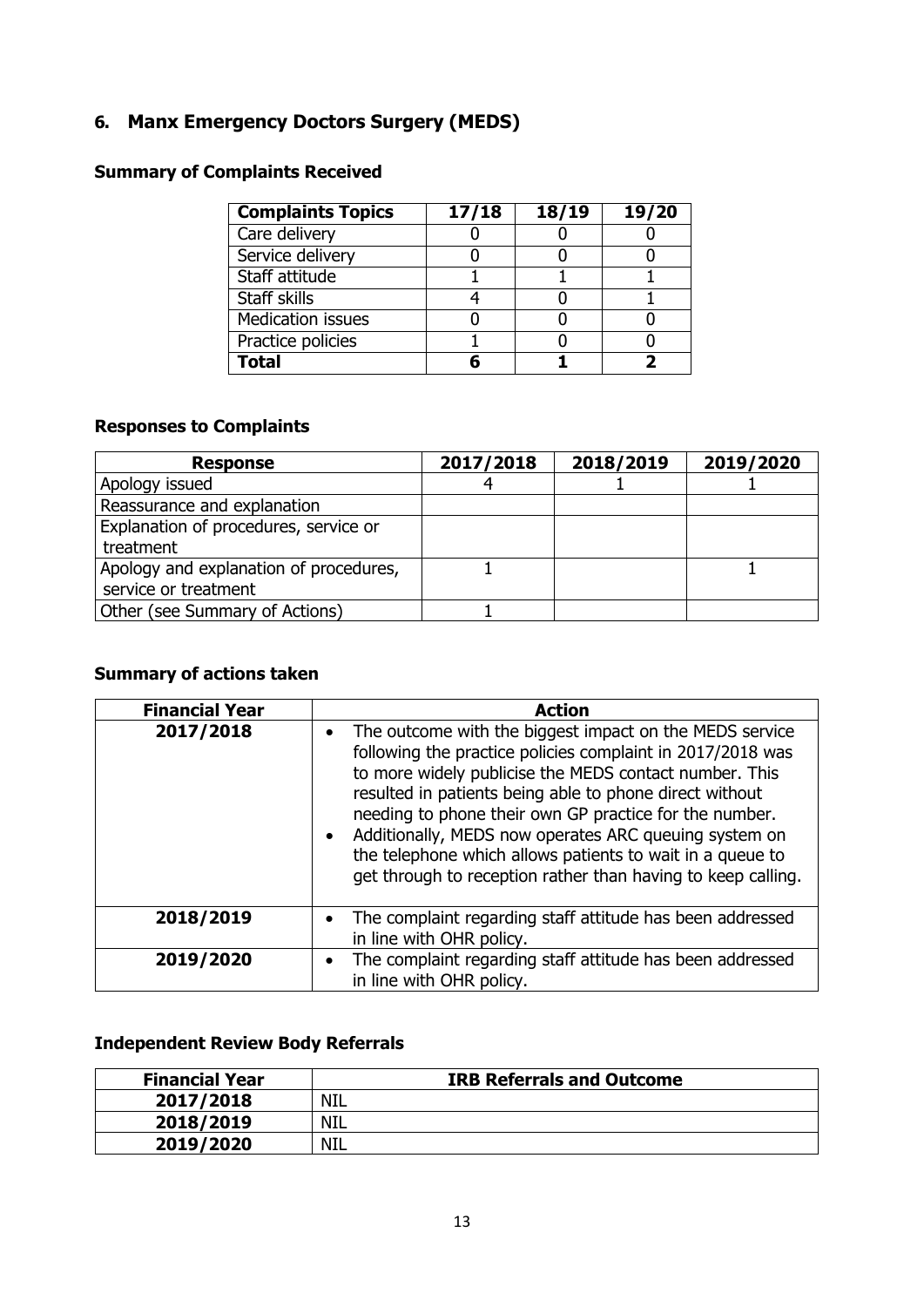# **7. Pharmacies**

### **Summary of Complaints Received**

| <b>Complaints Topics</b>         | 2017/2018 | 2018/2019 | 2019/2020 |
|----------------------------------|-----------|-----------|-----------|
| Customer Service complaints to   |           | 14        | 26        |
| pharmacies                       |           |           |           |
| Pharmacy errors reported to DHSC |           |           |           |
| <b>Complaints to DHSC</b>        |           |           |           |
| Total                            |           | 22        | 38        |

Note: the above statistics do not include incidents (such as dispensing errors which have been rectified by the pharmacy) which were not formally raised as complaints or via Datix, although these were erroneously included in the statistics in some previous versions of this report (prior to 2016/17).

### Pharmacy errors reported to the DHSC

Errors made by the pharmacies were reported to the DHSC either by the completion of a Datix report or using the previous paper reporting system. The type of errors reported can be found below.

Examples of Pharmacy errors reported to the DHSC included:

| <b>Complaint Category</b>         | 2017/2018 | 2018/2019 | 2019/2020 |
|-----------------------------------|-----------|-----------|-----------|
| Incorrect labelling of medication |           |           |           |
| Incorrect medication supplied     |           |           |           |
| Lack of communication between     |           |           |           |
| Secondary and Primary Care        |           |           |           |
| Supply of out of date medication  |           |           |           |
| Other                             |           |           |           |
| Total                             |           |           |           |

### Responses to Complaints

All of the complaints received during 2017/18, 2018/19 and 2019/20 were fully investigated by the DHSC and the pharmacies concerned, and were responded to with an explanation and, where appropriate, an apology.

Summary of Action Taken

Examples of complaints to pharmacies included:

| <b>Complaint Category</b>                                                | 2017/2018 | 2018/2019 | 2019/2020 |
|--------------------------------------------------------------------------|-----------|-----------|-----------|
| Availability of medication at the time<br>anticipated by the complainant |           |           |           |
| Poor customer service                                                    |           |           |           |
| Lack of privacy                                                          |           |           |           |
| Other                                                                    |           |           |           |
| Total                                                                    |           |           | 26        |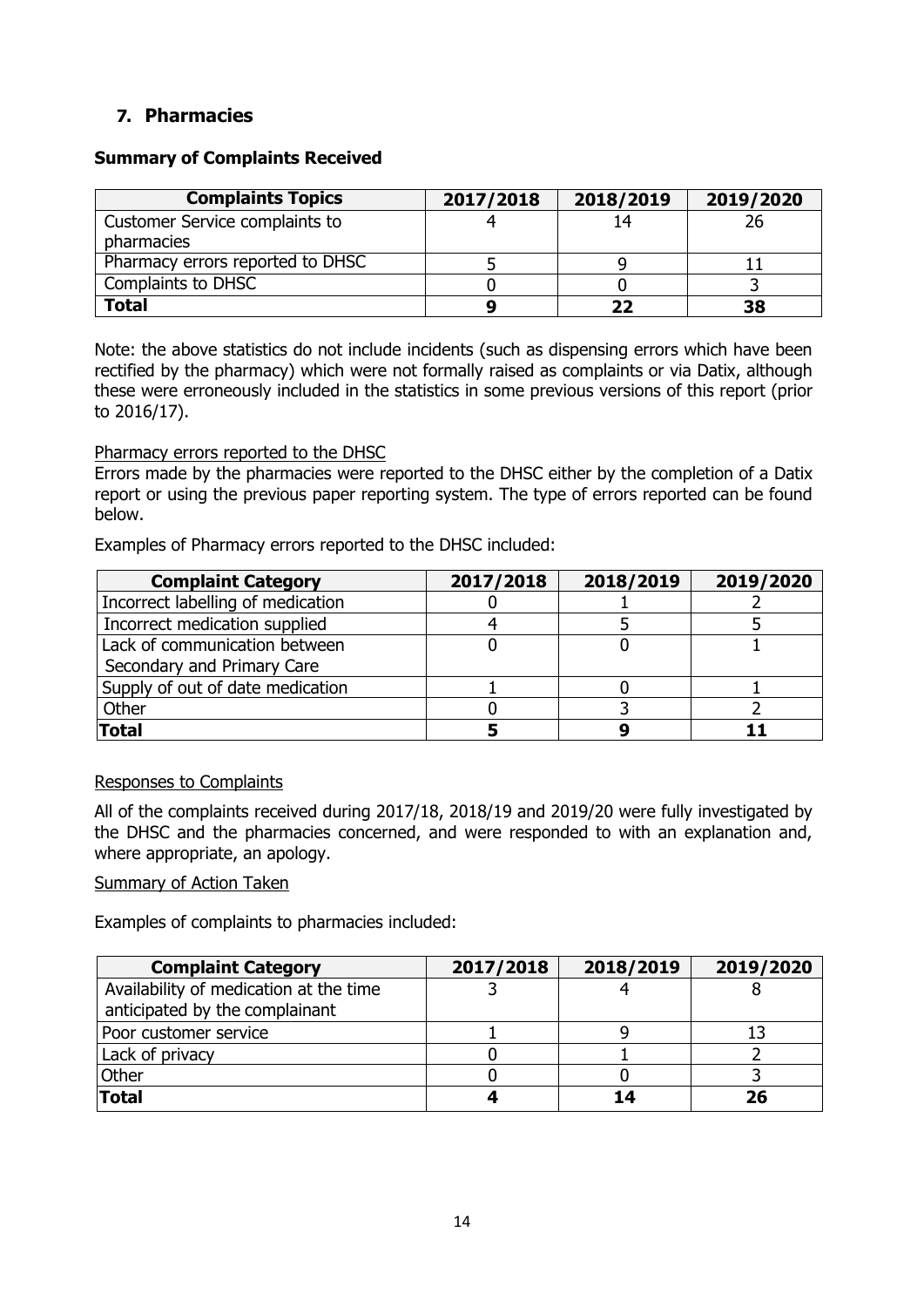All complaints were investigated internally by the pharmacies involved and, where appropriate were referred to the DHSC for additional investigation, including, if necessary, involvement of the Pharmaceutical Advisor.

Additional assistance was provided to the complainants wherever possible to resolve the complaint and where required, additional customer care and process training was given. In all cases, steps had been taken to avoid a recurrence and, where necessary, standard operating procedures have been revisited.

There has been an increase in the number of Customer Service Complaints to pharmacies in 2018/19 and 2019/20 but this may be due to the pharmacies themselves becoming more transparent in their reporting to the DHSC.

The two main categories for increased number of complaints have been poor customer service and availability of medication at the time anticipated by the complainant.

With regards to the poor customer service complaints, internal reports are completed and staff are trained accordingly if a specific issue is identified. The Pharmaceutical Adviser and team have been promoting learning from errors and incidents and have been able to share wider learning with all pharmacy staff via a newsletter using real incidents. We therefore see this as a positive move to learning from errors and incidents.

In relation to availability of medication, pharmacies have been encouraged to communicate regarding stock issues with each other to ensure that they are able to assist their colleagues with accessing stock. The DHSC pharmacy team now complete a weekly 'stock shortages' update for GP Practices and provide advice and guidance on changing patient's medication when shortages persist.

### Complaints to DHSC

In the period of 2019/20 there were two formal complaints received by DHSC regarding a community pharmacy on the Island.

One relates to a dispensing error i.e. it is included in the 'pharmacy errors' reported as it was logged in Datix, however the complainant also wanted a complaint made against the individual pharmacist for professional issues. The Pharmaceutical Adviser met with the Complainant on several occasions to understand their concerns and to reach an appropriate outcome for all involved. The outcome was a change of policy for the pharmacy involved which allows a pharmacist uninterrupted time to accuracy check a prescription, which is a similar approach used on wards in the hospital when giving out medication and is called 'do not disturb'.

A second report was received directly to DHSC, again it is also included in the 'pharmacy errors' as it is logged in Datix. The community pharmacy in question made a dispensing error however it was identified immediately by the patient and the medication was not taken; unfortunately given the nature of the drugs concerned, should the patient have taken the medication, the consequences could have been extremely serious – hence the complaint. The Pharmaceutical Adviser worked with the complainant and the pharmacy staff to understand how this happened and as a result we have initiated a quarterly newsletter which is distributed to every pharmacy and GP surgery which anonymously details significant errors so the learning can be shared. The complainant was content that learning would occur for all staff and the complaint closed.

There is one final complaint to the DHSC which has currently been referred to the pharmacy regulatory body, the General Pharmaceutical Council (GPhC).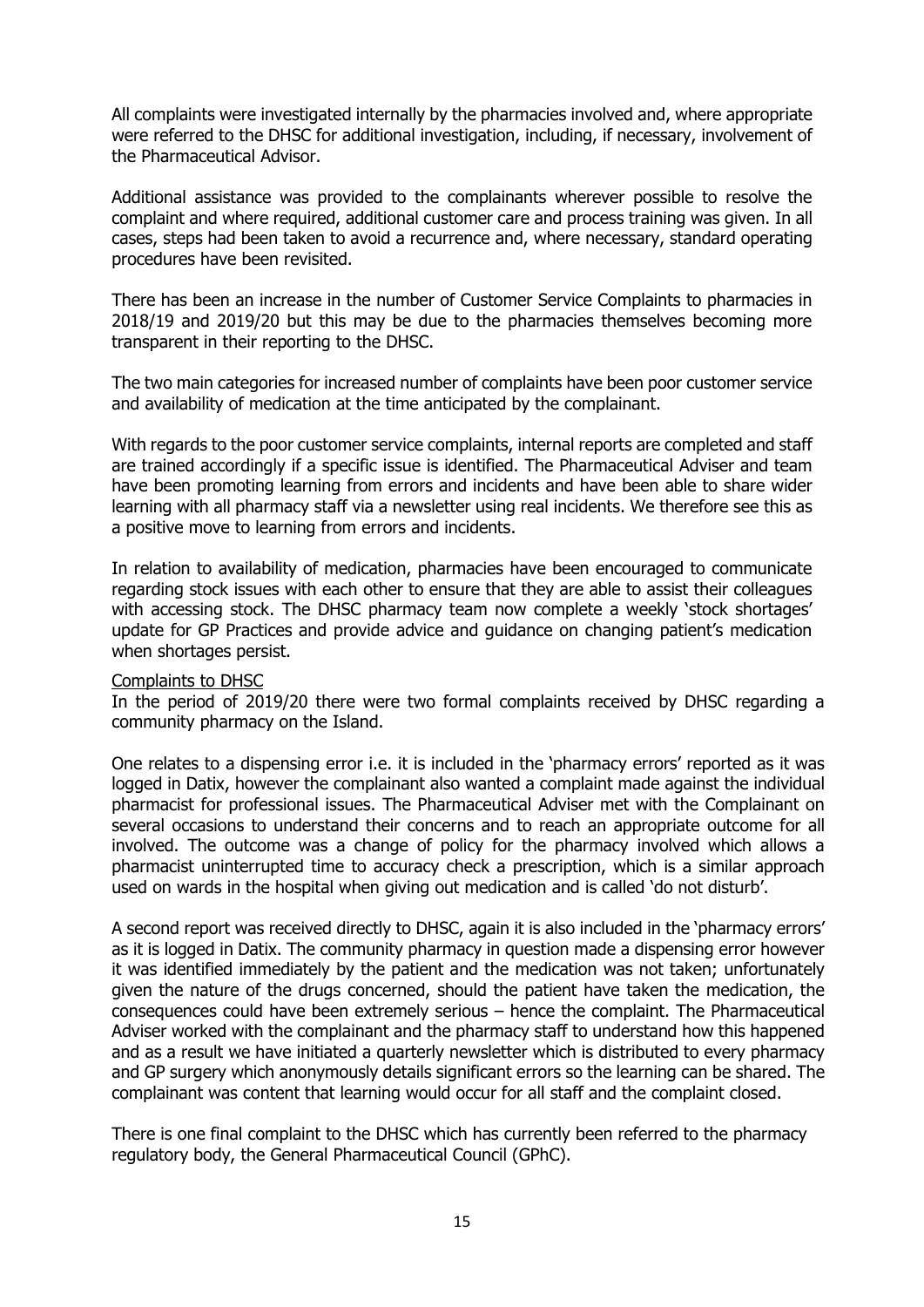# <span id="page-15-0"></span>**8. Contracted Dentists**

### **Summary of Complaints Received**

| <b>Complaint Topics</b>           | 2017/18 | 2018/19 | 2019/20 |
|-----------------------------------|---------|---------|---------|
| Treatment by clinician            |         |         |         |
| Attitude of staff                 |         |         |         |
| Patient behaviour incidents       |         |         |         |
| Administration/other              |         |         |         |
| Late/availability of appointments |         |         |         |
| Practice policy                   | 29      | 13      |         |
| Shortage of staff                 |         |         |         |
| Unhappy with allocated dentist    |         |         |         |
| Charges for dental treatment      |         |         |         |
| Communication                     |         |         |         |
| Total                             | 35      | 39      |         |

# **Responses to Complaints**

| <b>Responses</b>                 | 2017/18 | 2018/19 | 2019/20 |
|----------------------------------|---------|---------|---------|
| Apology issued                   |         |         |         |
| Reassurance and explanation      |         |         |         |
| Explanation of procedures,       |         |         |         |
| service or treatment             |         |         |         |
| Apology and explanation of       |         |         |         |
| procedures, service or treatment |         |         |         |
| Other (see Summary of Actions)   | 29      |         |         |

# **Summary of Action Taken**

| <b>Financial Year</b> | <b>Action</b>                                                                                                                                                                                                                                                                                                                                                                       |
|-----------------------|-------------------------------------------------------------------------------------------------------------------------------------------------------------------------------------------------------------------------------------------------------------------------------------------------------------------------------------------------------------------------------------|
| 2017/2018             | 23 patients were re-registered after their complaint of being<br>٠<br>de-registered.                                                                                                                                                                                                                                                                                                |
|                       | 2 patients were offered places on the waiting list for the<br>٠<br>dental practice.                                                                                                                                                                                                                                                                                                 |
|                       | 3 patients declined to be re-registered with the dental<br>$\bullet$<br>practice they had been de-registered from.                                                                                                                                                                                                                                                                  |
|                       | Dental practices refused to re-register 2 patients, 1 due to<br>٠<br>very poor attendance and the other due to the behaviour of<br>the patient.                                                                                                                                                                                                                                     |
|                       | A patient was unhappy because dentures made for them<br>$\bullet$<br>didn't fit. The dental practice booked another appointment<br>for the patient and had the dentures remade at no extra<br>cost to the patient.                                                                                                                                                                  |
|                       | A patient was not happy that it had taken such a lengthy<br>$\bullet$<br>time for the difficult extraction and that he had to wait for<br>an urgent referral to Nobles. The patient decided to go to a<br>private practice for another dentist to remove the roots and<br>asked for the fees to be covered. The fees were not covered<br>and the complaint was referred to the IRB. |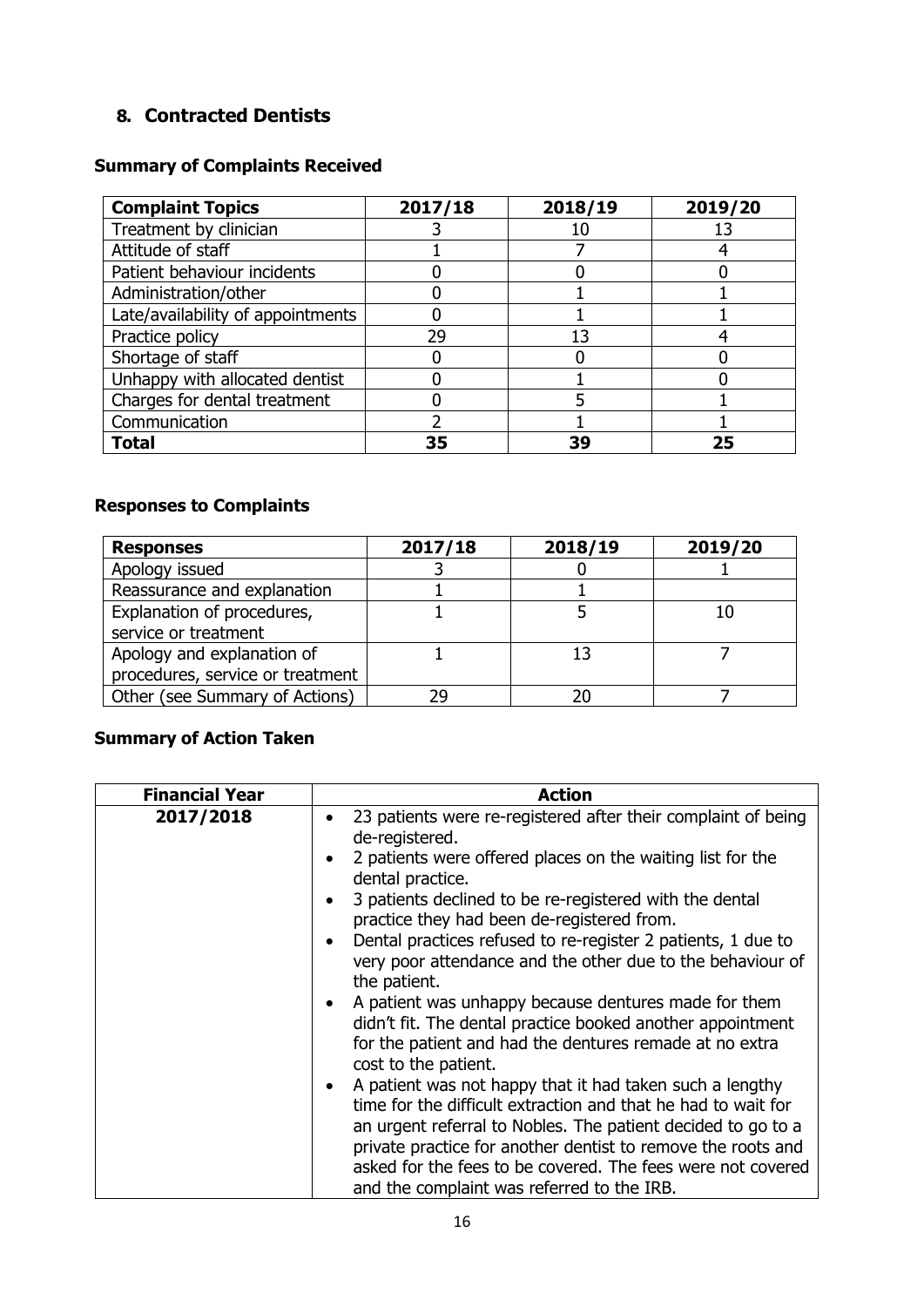|           | Where communication was the basis of a complaint the<br>practices changed their policies so that these situations did<br>not arise again, or staff were updated on where to direct<br>patients for the practice's code of practice.                                                                                                                                                                                                                                                                                                                                                                                                                                                                                                                                                                                                                                                                                                                                                                                                                                                                                                                                                                                                                                                                                                                                                                                                                                                                                                                                                                                                                                                                                                                                                                                                                                 |
|-----------|---------------------------------------------------------------------------------------------------------------------------------------------------------------------------------------------------------------------------------------------------------------------------------------------------------------------------------------------------------------------------------------------------------------------------------------------------------------------------------------------------------------------------------------------------------------------------------------------------------------------------------------------------------------------------------------------------------------------------------------------------------------------------------------------------------------------------------------------------------------------------------------------------------------------------------------------------------------------------------------------------------------------------------------------------------------------------------------------------------------------------------------------------------------------------------------------------------------------------------------------------------------------------------------------------------------------------------------------------------------------------------------------------------------------------------------------------------------------------------------------------------------------------------------------------------------------------------------------------------------------------------------------------------------------------------------------------------------------------------------------------------------------------------------------------------------------------------------------------------------------|
| 2018/2019 | 11 patients were re-registered after their complaint of being<br>$\bullet$<br>de-registered.<br>1 patient declined to be re-registered with the dental<br>practice they had been de-registered from.<br>A patient was unhappy that her child had been rejected for<br>orthodontic treatment. The child was referred to the<br>orthodontic consultant for a second opinion.<br>A letter was received from an Advocate regarding a cut<br>$\bullet$<br>cheek during treatment. The dentist offered to apply a<br>suture but the patient refused. Due to fainting an<br>ambulance called and patient had a suture in hospital<br>instead. The dentist spoke with their insurer but the insurer<br>didn't hear from the patient and the case was dropped.<br>A patient was unhappy with their denture as they felt the<br>$\bullet$<br>alignment was out. The patient had second opinion with<br>another dentist who agreed to have another denture made<br>at no cost to the patient.<br>A patient's mother was unhappy with the way her child was<br>treated by the dentist, and the fact that an extraction was<br>carried out. The dentist and Crookall House tried to contact<br>patient's mother numerous times unsuccessfully, but<br>patient's mother did not respond.<br>Reception policy changed so that F1 forms are now given to<br>patients who have ceased to be full time students but are<br>still without work, or given to patients on low income.<br>A patient was given a refund as it was not properly<br>explained by clinician that the work was to be carried out on<br>a private rather than NHS basis.<br>Dentists were reminded of the importance of<br>communication in the practice in general, and about<br>communication in relation to treatment risks.<br>Staff were updated on where to direct patients for code of<br>٠<br>practice. |
| 2019/2020 | 3 patients were re-registered after their complaint of being<br>$\bullet$<br>de-registered.<br>A patient was unhappy with the fit of a denture and was<br>referred to a consultant.<br>A bridge failed twice in 13 months. Work was undertaken<br>$\bullet$<br>by a lab to ensure a longer lasting bond. Two other<br>dentists offered to take on this patient.<br>A patient's crown was re-cemented and the patient kept<br>wiping the side of their mouth with a tissue, even before<br>the crown was re-cemented. The patient left after the bite<br>was tested several times. This incident potentially caused a<br>rash on the patient's face. The reception staff, dental nurse                                                                                                                                                                                                                                                                                                                                                                                                                                                                                                                                                                                                                                                                                                                                                                                                                                                                                                                                                                                                                                                                                                                                                                               |
|           | and dentist all spoken to. The patient was asked to see<br>their GP to check for possible allergies.                                                                                                                                                                                                                                                                                                                                                                                                                                                                                                                                                                                                                                                                                                                                                                                                                                                                                                                                                                                                                                                                                                                                                                                                                                                                                                                                                                                                                                                                                                                                                                                                                                                                                                                                                                |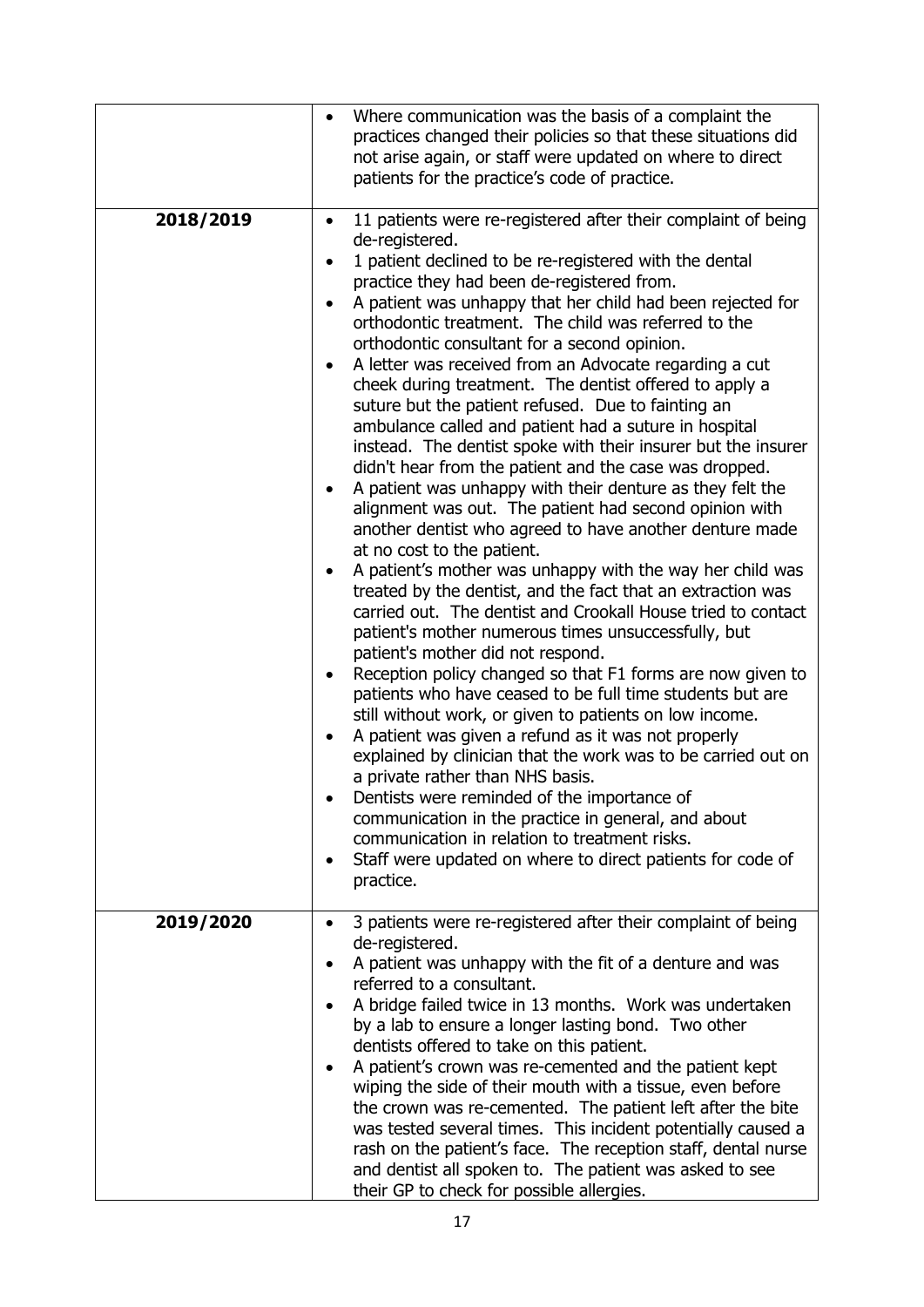| After treatment by a dentist a patient was left with a hole in<br>their tooth. Confidence has been lost in the practice and<br>the patient doesn't wish to return.<br>It was the intention at the time of the last report of the<br>$\bullet$ |  |
|-----------------------------------------------------------------------------------------------------------------------------------------------------------------------------------------------------------------------------------------------|--|
| DHSC to change the way that dental complaints are handled<br>to ensure that all complaints are fully recorded and are<br>auditable. This change was made during 2019.                                                                         |  |

| <b>Financial Year</b> | <b>IRB Referrals and Outcome</b>                                                                                                                                                                                                                                                                                                                                                                                                                                                                                                                                                                                                                                                                            |
|-----------------------|-------------------------------------------------------------------------------------------------------------------------------------------------------------------------------------------------------------------------------------------------------------------------------------------------------------------------------------------------------------------------------------------------------------------------------------------------------------------------------------------------------------------------------------------------------------------------------------------------------------------------------------------------------------------------------------------------------------|
| 2017/2018             | <b>NIL</b>                                                                                                                                                                                                                                                                                                                                                                                                                                                                                                                                                                                                                                                                                                  |
| 2018/2019             | 1.<br>Complaint - the patient felt that the examination was<br>rushed and no scale and polish was carried out. The IRB<br>found that the appointment lasted longer than the usual<br>NHS treatment time, that the notes included information<br>that the examination had been completed and that the<br>scale and polish was not clinically necessary. This<br>complaint was not upheld.<br>Complaint – this related to a mixture of private and NHS<br>2.<br>dental treatment and unsatisfactory communication from<br>the dentist to the patient regarding the NHS charges. The<br>IRB found that the patient's notes contained information<br>stating the discussion regarding the NHS charges had taken |
|                       | place, therefore the complaint was not upheld but stated<br>that the dental practice needs to ensure that future<br>complaints are handled in accordance with the current<br>regulations.<br>3.<br>Complaint – this related to private emergency treatment for<br>which the patient wished to be reimbursed; this was shortly<br>after the initial NHS treatment had taken place. The IRB<br>concluded that this complaint had already been resolved at<br>the local level (i.e. with the dental practice).                                                                                                                                                                                                 |
| 2019/2020             | Complaint – related to a patient's choice between an<br>1.<br>extraction or a complex second root canal treatment on a<br>molar tooth on a private rather than NHS basis, and a<br>potential conflict of interest by the referring dentist. The<br>IRB found that the information provided by the dentist<br>relating to extraction or treatment was correct, and that if<br>there is any doubt whatsoever that a conflict of interest<br>might be perceived by patients, it should be declared. This<br>complaint was not upheld.                                                                                                                                                                          |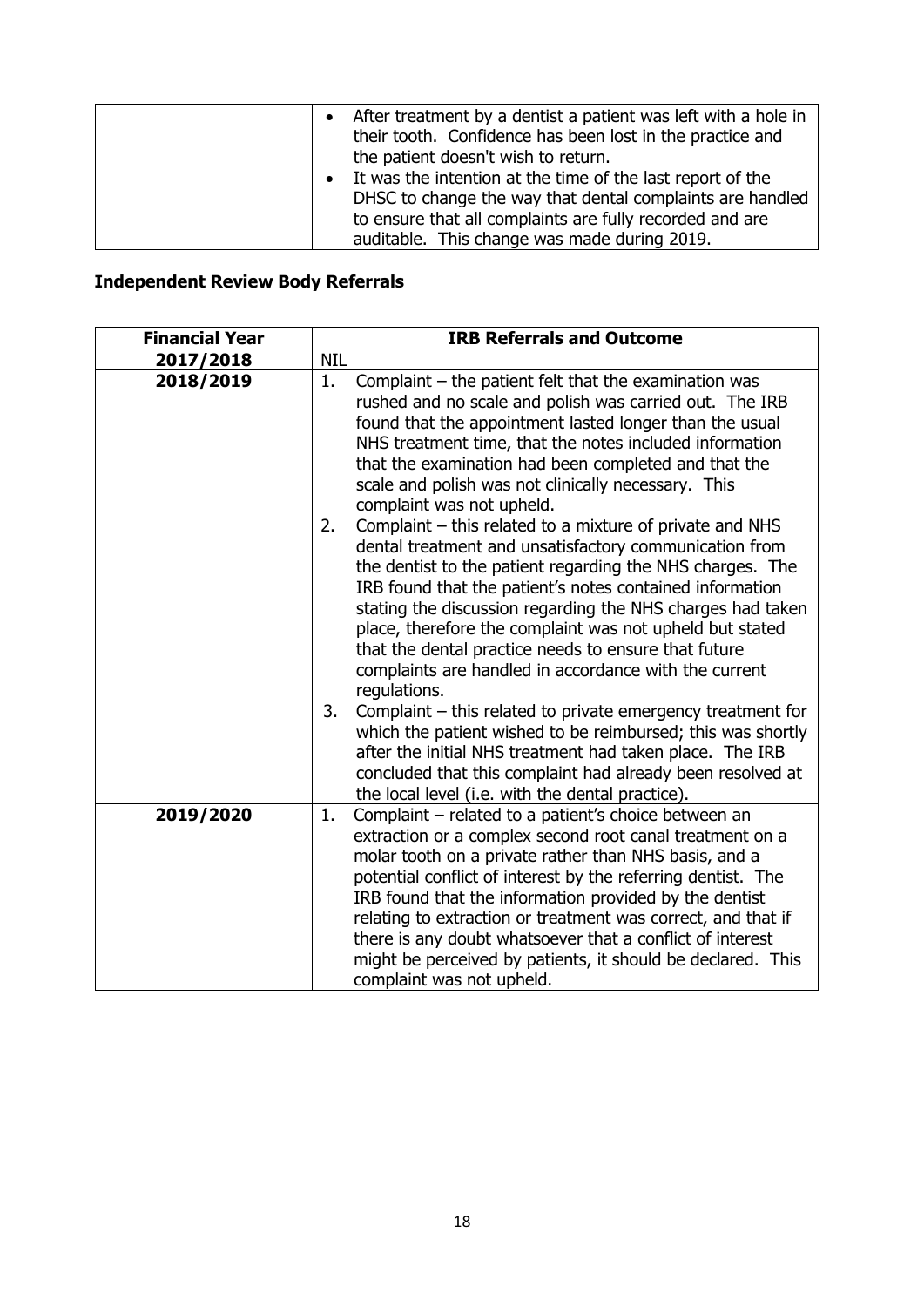# <span id="page-18-0"></span>**9. Community Dental Service**

| <b>Complaints Topics</b> | 17/18 | 18/19 | 19/20 |
|--------------------------|-------|-------|-------|
| Care delivery            |       |       |       |
| Service delivery         |       |       |       |
| Staff attitude           |       |       |       |
| Delay in treatment/      |       |       |       |
| lack of service          |       |       |       |
| Injury caused            |       |       |       |
| Miscommunication         |       |       |       |
| Total                    |       |       |       |

# **Responses to Complaints**

| <b>Responses</b>                 | 2017/18 | 2018/19 | 2019/20 |
|----------------------------------|---------|---------|---------|
| Apology issued                   |         |         |         |
| Reassurance and explanation      |         |         |         |
| Explanation of procedures,       |         |         |         |
| service or treatment             |         |         |         |
| Apology and explanation of       |         |         |         |
| procedures, service or treatment |         |         |         |
| Other (see Summary of Actions)   |         |         |         |

# **Summary of Action Taken**

| <b>Financial Year</b> | <b>Action</b>                                                                                                                                                                                                                                                                                                                                                                                                                                                                                                                                                                                                          |
|-----------------------|------------------------------------------------------------------------------------------------------------------------------------------------------------------------------------------------------------------------------------------------------------------------------------------------------------------------------------------------------------------------------------------------------------------------------------------------------------------------------------------------------------------------------------------------------------------------------------------------------------------------|
| 2017/2018             | <b>NIL</b>                                                                                                                                                                                                                                                                                                                                                                                                                                                                                                                                                                                                             |
| 2018/2019             | Minor procedural changes involving admin staff checking to<br>make sure the on-call mobile phone had been collected by<br>a specific day/time so that patients could contact the<br>Emergency Dentist at weekends. This was for all the<br>responses.<br>Since 2019 a new process has been in place whereby all<br>NHS dental practices now undertake emergency dental care<br>at weekends and on bank holidays on a rota basis. The<br>rota is available on the Government Dental webpage and is<br>also available at MEDS and at all pharmacies across the<br>Island and includes the necessary contact information. |
| 2019/2020             | <b>NIL</b>                                                                                                                                                                                                                                                                                                                                                                                                                                                                                                                                                                                                             |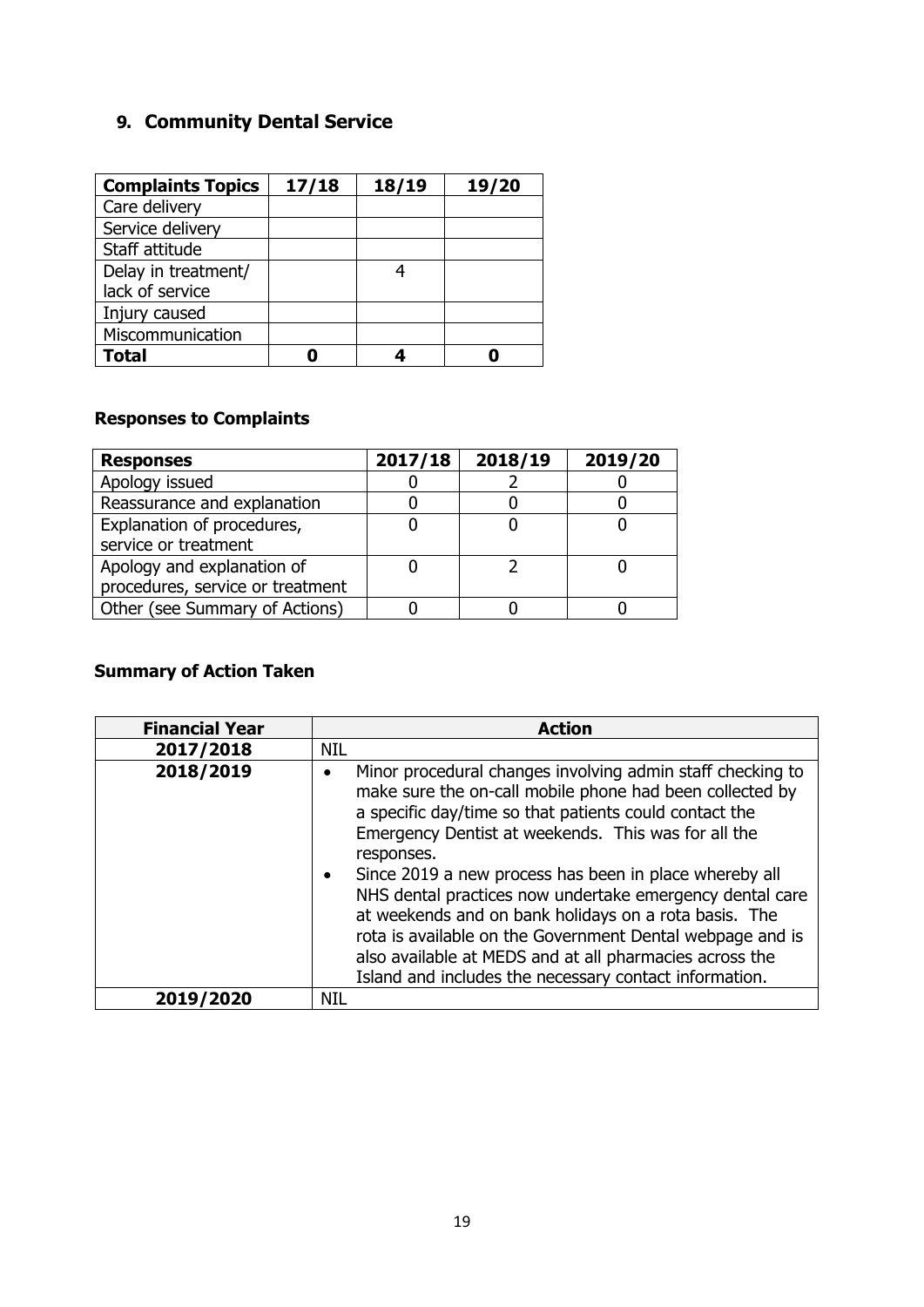| <b>Financial Year</b> | <b>IRB Referrals and Outcome</b>                                                                                                                                                                                                                                          |
|-----------------------|---------------------------------------------------------------------------------------------------------------------------------------------------------------------------------------------------------------------------------------------------------------------------|
| 2017/2018             | NIL                                                                                                                                                                                                                                                                       |
| 2018/2019             | Complaint $-$ A patient was unhappy at the delay in service<br>and felt he didn't receive the correct treatment/referral.<br>This was referred to the IRB who did not uphold the<br>complaint. It was then referred to second IRB convenor.<br>The case is still ongoing. |
| 2019/2020             | NTI                                                                                                                                                                                                                                                                       |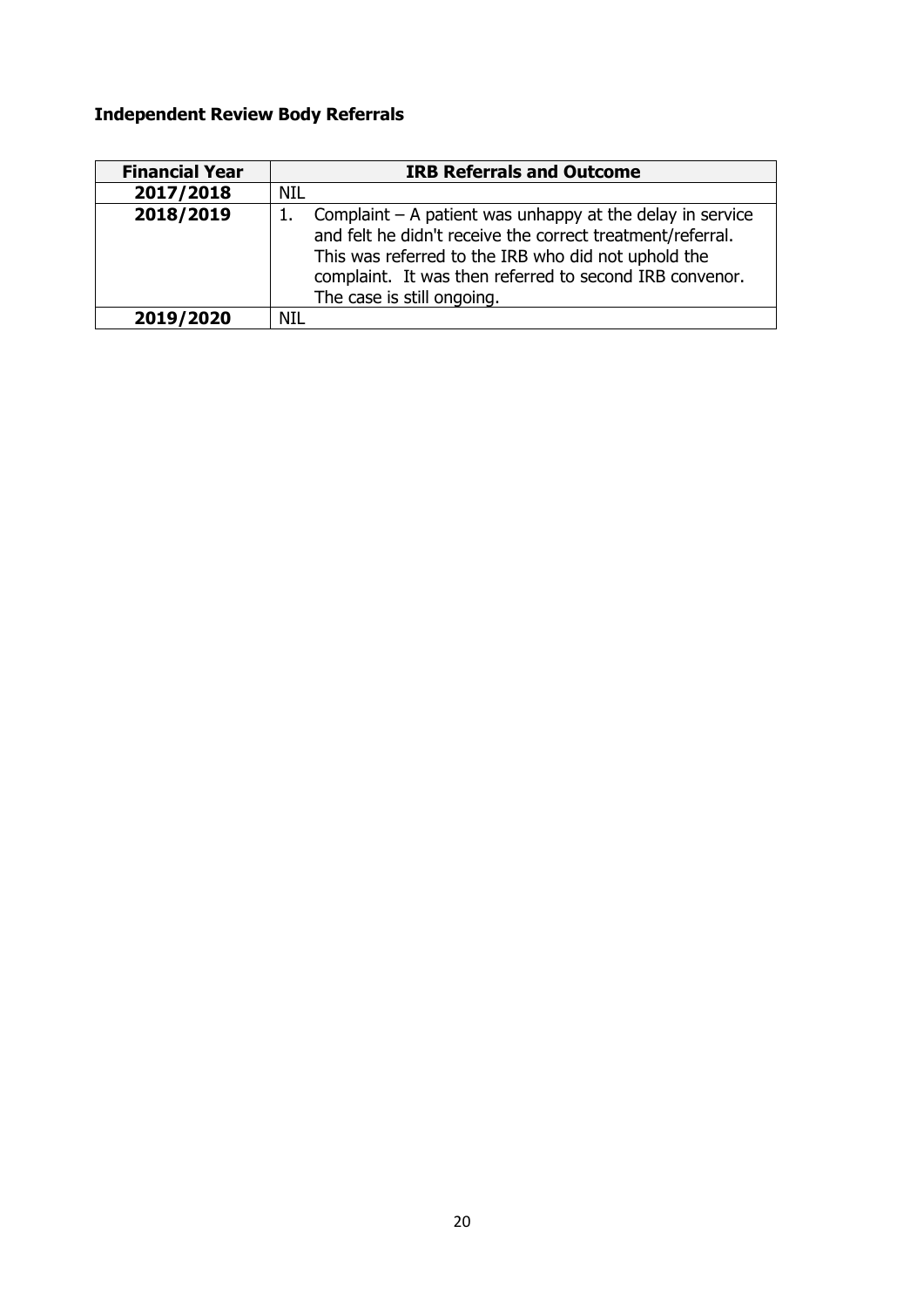# **10. Opticians**

| <b>Complaints Topics</b>      | 17/18 | 18/19 | 19/20 |
|-------------------------------|-------|-------|-------|
| <b>Treatment by Clinician</b> |       |       |       |
| <b>Attitude of Staff</b>      |       |       |       |
| <b>Patients Behaviour</b>     |       |       |       |
| <b>Incidents</b>              |       |       |       |
| <b>Administration/Other</b>   |       |       |       |
| Late/Availability of          |       |       |       |
| <b>Appointments</b>           |       |       |       |
| <b>Shortage of Staff</b>      |       |       |       |
| Total                         |       |       |       |

# **Responses to Complaints**

| <b>Responses</b>                 | 2017/18 | 2018/19 | 2019/20 |
|----------------------------------|---------|---------|---------|
| Apology issued                   |         |         |         |
| Reassurance and explanation      |         |         |         |
| Explanation of procedures,       |         |         |         |
| service or treatment             |         |         |         |
| Apology and explanation of       |         |         |         |
| procedures, service or treatment |         |         |         |
| Other (see Summary of Actions)   |         |         |         |

# **Summary of Action Taken**

| <b>Financial Year</b> | <b>Action</b>                                                                                                                                                                                                                                                                                                                                                                                                                                                                                                                                                                                                                                                                                            |
|-----------------------|----------------------------------------------------------------------------------------------------------------------------------------------------------------------------------------------------------------------------------------------------------------------------------------------------------------------------------------------------------------------------------------------------------------------------------------------------------------------------------------------------------------------------------------------------------------------------------------------------------------------------------------------------------------------------------------------------------|
| 2017/2018             | <b>NIL</b>                                                                                                                                                                                                                                                                                                                                                                                                                                                                                                                                                                                                                                                                                               |
| 2018/2019             | A complaint was received verbally in relation to comments<br>$\bullet$<br>made by the Optometrist. The Optometrist was made<br>aware of the complaint and a letter of apology was sent to<br>the patient.<br>A complaint was received in writing and related to advice<br>given by the Optometrist, although the complainant was<br>happy with the sight test.<br>This complaint was a continuation of the second complaint<br>above as a lens fell out of the new spectacles provided, a<br>replacement pair was supplied free of charge and due to<br>the complaints the voucher for financial assistance was<br>returned to the complainant so that it could be taken to<br>another optical practice. |
| 2019/2020             | A complaint related to the way two patients (married<br>couple) were treated by the Optometrist. The optical<br>practice decided not to claim for the two sight tests so that<br>the couple could have sight tests at another practice. As a<br>result of this complaint staff training was provided and the<br>Optometrist was advised that it was inappropriate to<br>discuss personal issues with patients.                                                                                                                                                                                                                                                                                           |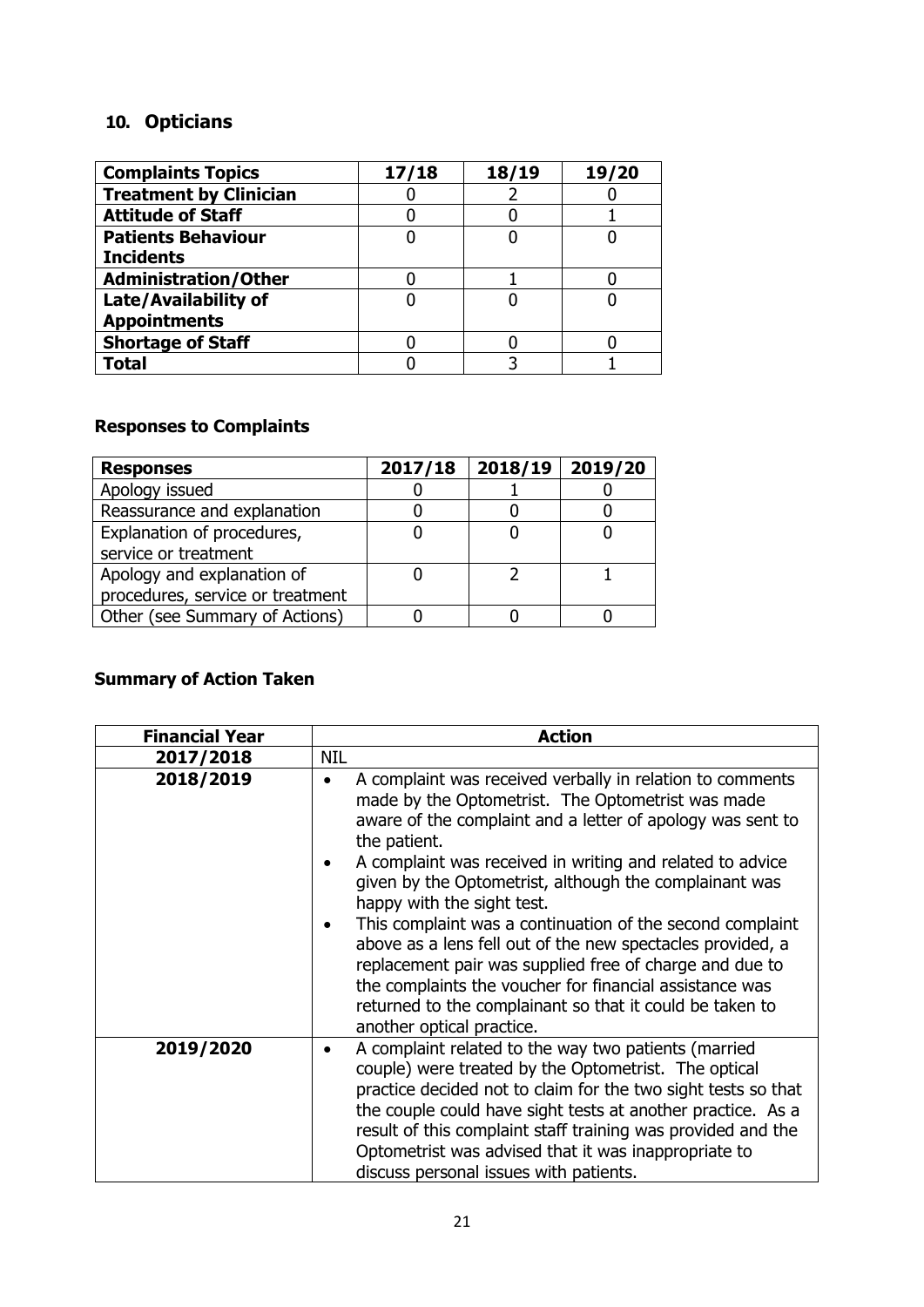| <b>Financial Year</b> | <b>IRB Referrals and Outcome</b> |
|-----------------------|----------------------------------|
| 2017/2018             | NIL                              |
| 2018/2019             | NIL                              |
| 2019/2020             | NIL                              |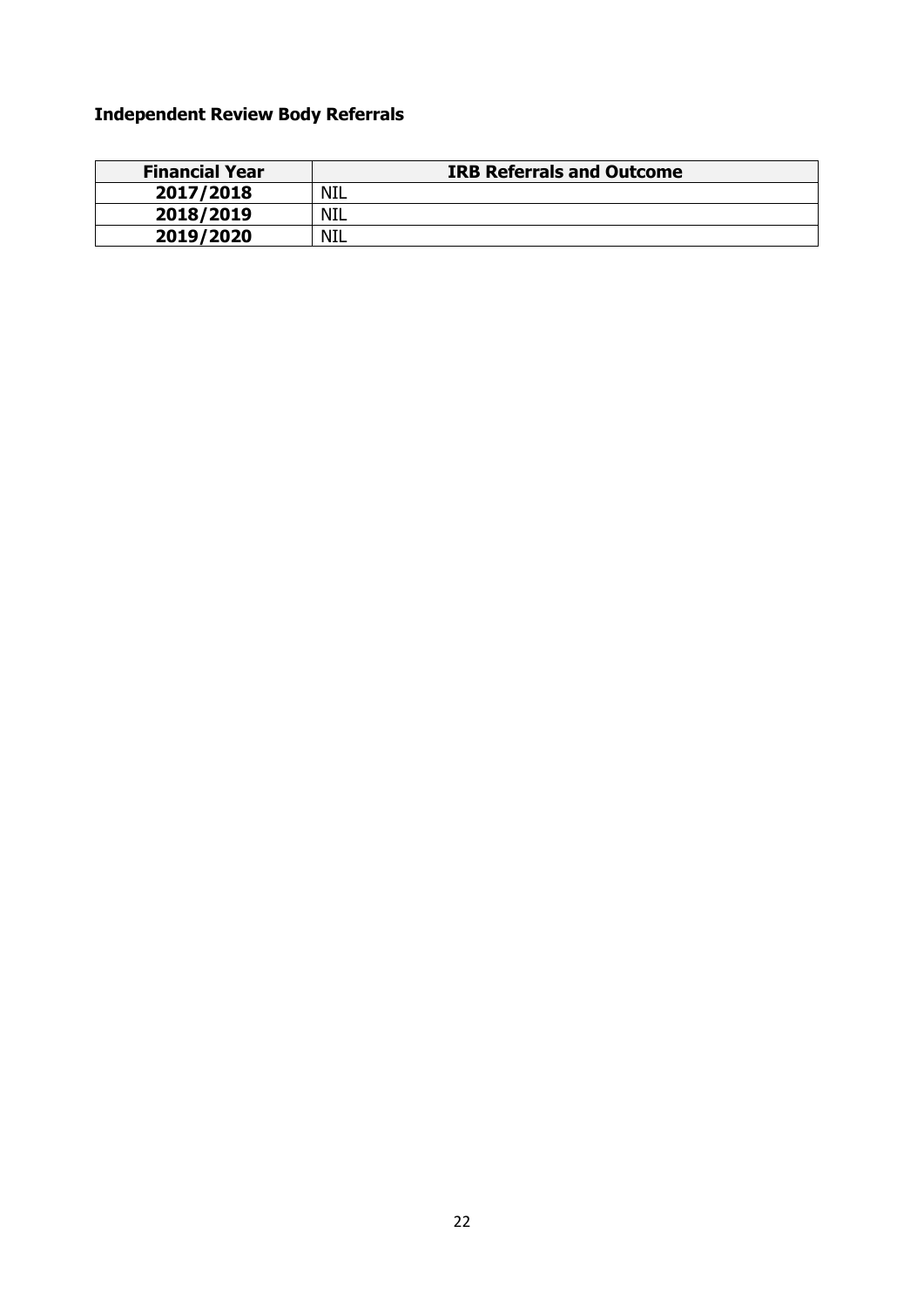# <span id="page-22-0"></span>**11. Noble's Hospital**

# **Summary of Complaints Topics Received**

| <b>Complaints Topics</b>                   | 2017/18        | 2018/19         | 2019/20         |
|--------------------------------------------|----------------|-----------------|-----------------|
| Admission, Transfer, Discharge             | 12             | 17              | 6               |
| <b>Access to Personal Records</b>          | 0              |                 |                 |
| All Aspects of Clinical Treatment          | 65             | 80              | 39              |
| Appointments, Delays, Cancellation         | 36             | $\overline{22}$ | 46              |
| Attitude of Staff                          | 26             |                 |                 |
| Breach of Patients Privacy/                |                | 7               |                 |
| Confidentiality                            | 3              |                 |                 |
| Communication, Information to              |                |                 |                 |
| <b>Patients</b>                            | 28             | 66              | 33              |
| Complaints Handling                        | $\mathbf{1}$   |                 |                 |
| Delay in referring to UK Hospital          | $\mathbf{1}$   |                 |                 |
| Delays in Treating when in Hospital        | $\overline{3}$ |                 |                 |
| <b>Failure to Follow Agreed Procedures</b> | $\overline{2}$ | 3               | $\overline{3}$  |
| <b>Hotel Services Including Food</b>       | $\overline{2}$ | $\overline{1}$  |                 |
| <b>Loss of Medical Records</b>             | $\overline{0}$ |                 |                 |
| Loss or damage of Possessions              | $\mathbf{1}$   | $\overline{2}$  |                 |
| Other                                      | $\overline{4}$ |                 |                 |
| Patient's Privacy and Dignity              | $\mathbf{1}$   |                 | 10              |
| Patient's Property and Expenses            | $\mathbf{1}$   |                 |                 |
| <b>Personal Records</b>                    | 3              |                 |                 |
| Policy and Commercial Decisions of         |                | $\overline{3}$  |                 |
| <b>Trusts</b>                              | 2              |                 |                 |
| <b>Premises</b>                            | 0              |                 |                 |
| Transport                                  | $\overline{5}$ | 10              | 9               |
| <b>Waiting Times</b>                       |                | 12              | $\overline{19}$ |
| Values and Behaviours (staff)              |                | 21              | 19              |
| <b>Patient Care</b>                        |                | $\overline{4}$  |                 |
| <b>Integrated Care</b>                     |                | $\overline{1}$  |                 |
| Delays/Diagnosis                           |                | $\overline{8}$  | $\overline{20}$ |
| <b>Access to Treatment or Drugs</b>        |                | 7               | 7               |
| Aids/Appliances/Equipment                  |                |                 | 5               |
| Outpatient and other Clinics               |                |                 | $\overline{3}$  |
| <b>Prescribing Error</b>                   |                |                 | $\overline{6}$  |
| <b>Test Results</b>                        |                |                 | $\overline{2}$  |
| <b>Total</b>                               | 196            | 226             | 227             |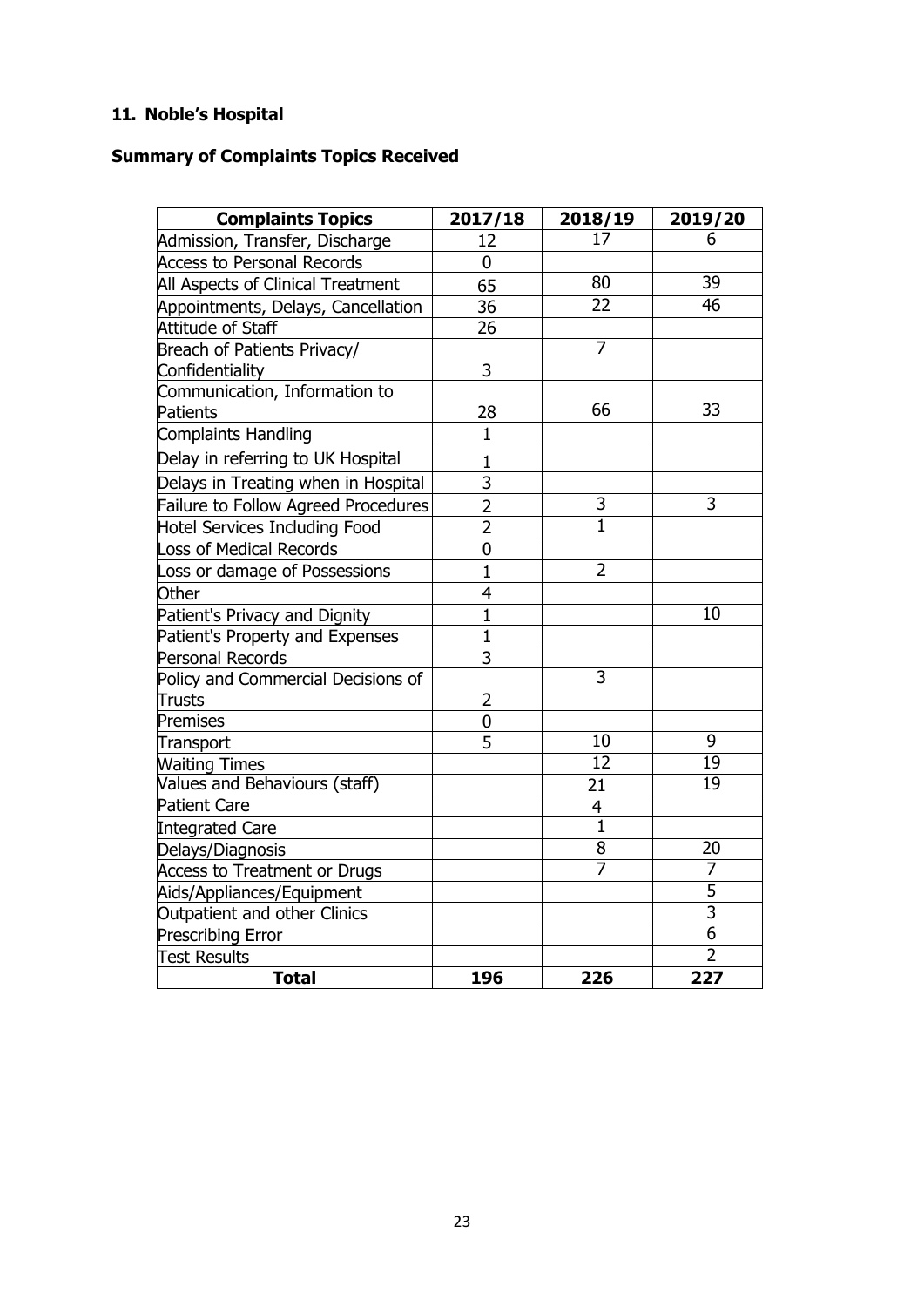### **Response to complaints: 2017/ 2018**

There were 196 complaints received in 2017/18. Of these 196 complaints, 89% were investigated and a response sent within the DHSC's 20 working day target. A total of 17 complaints were not resolved within the target. Reasons for delays are recorded within the complaint record for audit purposes and the complainants have been regularly updated with the progress. The majority of delays pertained to complainants requesting meetings as part of the complaints process or where the complaints span a number of different services. Some delays were due to the unplanned and planned absence of staff members required to answer the complaint. In the event this occurs; a holding letter is provided to the complainant to inform them of the delay.

### **Response to complaints: 2018/2019**

During this reporting year a total of 266 complaints were received. Of these 266 complaints, 87% were investigated and responded to within the DHSC's 20 day response target.

### **Response to complaints: 2019/2020**

During this reporting year a total of 227 formal complaints were received. Simple complaints which could be dealt with, within 5 working days were logged as concerns as the Hospitals Directorate aligned its complaints process, to that of the Community Care Directorate under the leadership of the Director of Nursing.

Of the 227 complaints, 75% were investigated and responded to within the DHSC's 20 working days target. Delays in responses can occur for a variety of reasons including a higher volume of complaints received in a sort timescale, unavailability of staff required for the investigation, complaints spanning a number of services and on some occasions, an external opinion or review of care is sought. The reasons for delays are recorded for audit purposes.

The table below illustrate some example of learning arising from complaints.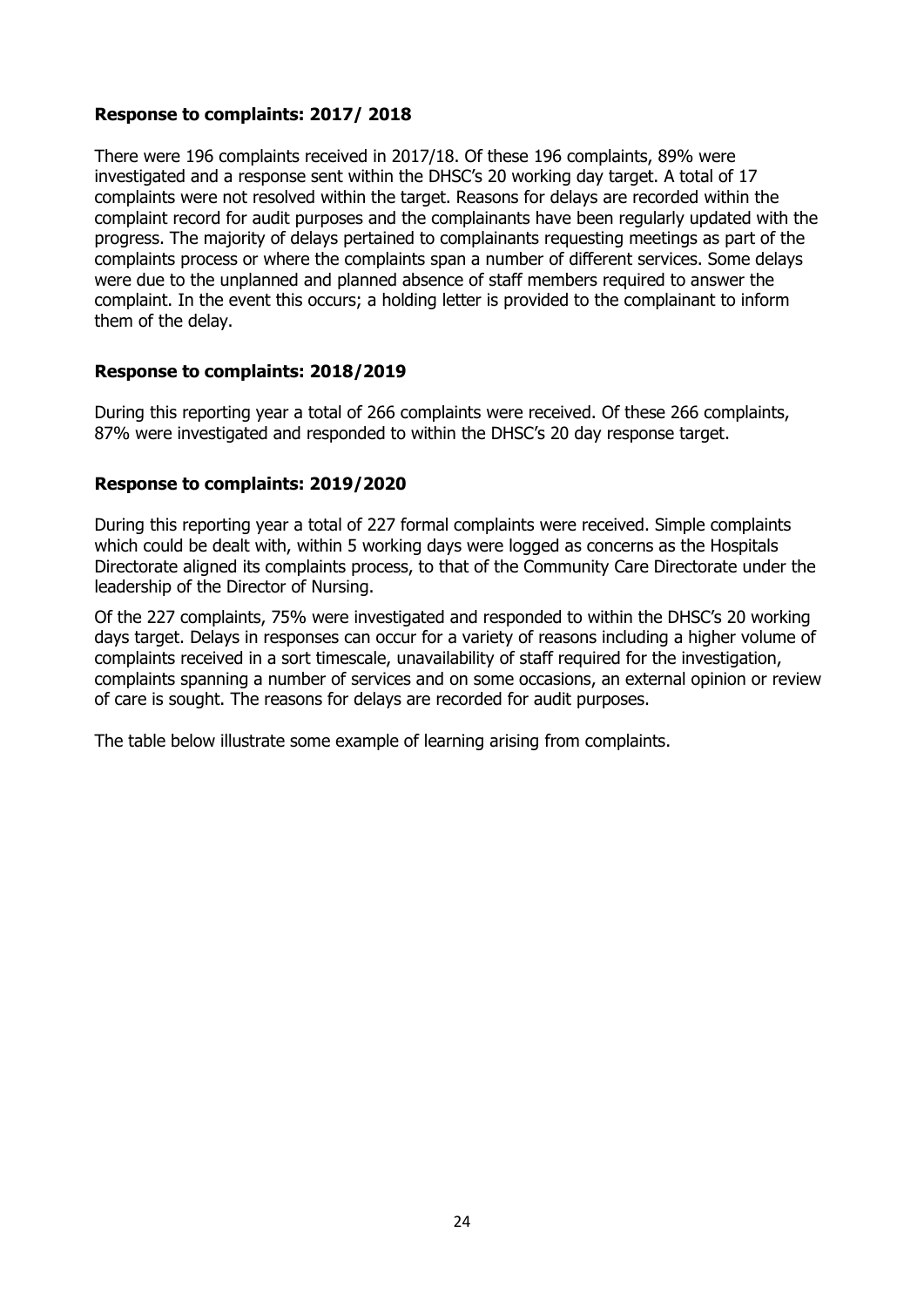# **Examples of Action Taken: 2017/ 2018**

| <b>Complaint Description</b>                                               | <b>Actions / Learning</b>                                                                                                                                                                                                                               |
|----------------------------------------------------------------------------|---------------------------------------------------------------------------------------------------------------------------------------------------------------------------------------------------------------------------------------------------------|
| Concerns about prescribed<br>antibiotics and follow up                     | Meeting held with complainant. Acknowledgement<br>regarding antibiotic prescription. Comprehensive<br>reflection taken by medical team and thanked the<br>complainant for sharing their experience as it provided<br>an excellent learning opportunity. |
| Failed attempts to take blood from<br>child                                | Revised departmental guidelines in paediatric<br>cannulation developed. Agreed and shared with all<br>medical staff that a maximum of two attempts at<br>cannulation will be made before referring patient to<br>consultant in charge.                  |
| Complaint regarding wait times                                             | Apologies offered, and acknowledged the wait times for<br>routine appointments was not ideal. Service has been<br>reviewed and an extra clinic added to help reduce<br>waiting times in the future.                                                     |
| Complaint about attitude of<br>consultant and issues with digital<br>notes | Consultant sincerely apologised for appearing uncaring;<br>and expressed that this was not their intention. Further<br>training with navigating digital system undertaken.                                                                              |

# **Examples of Action Taken: 2018/ 2019**

| <b>Complaint Description</b>                                        | <b>Summary of Actions/ Learning</b>                                                                                                                                                                                                                                 |
|---------------------------------------------------------------------|---------------------------------------------------------------------------------------------------------------------------------------------------------------------------------------------------------------------------------------------------------------------|
| Complaint about special dietary needs                               | Revised training for special dietary needs<br>implemented and a new ordering system put<br>in place.                                                                                                                                                                |
| Complaint regarding communication with<br>hearing impaired patients | Improved training and awareness for using<br>IPads to assist patients.                                                                                                                                                                                              |
| Complaint about sub-standard experience on<br>day of surgery        | Implementation of staggered admission times<br>to Day Surgical Unit to ensure shorter waiting<br>times and reduce the likelihood of errors<br>caused due to peaks in attendance.                                                                                    |
| Complaint regarding waiting times                                   | Review and changes made to the service as a<br>whole, including streamlining administrative<br>tasks and realigning resources. Secretarial<br>staff have been trained to type for multiple<br>specialities which allows for a quicker service<br>during busy times. |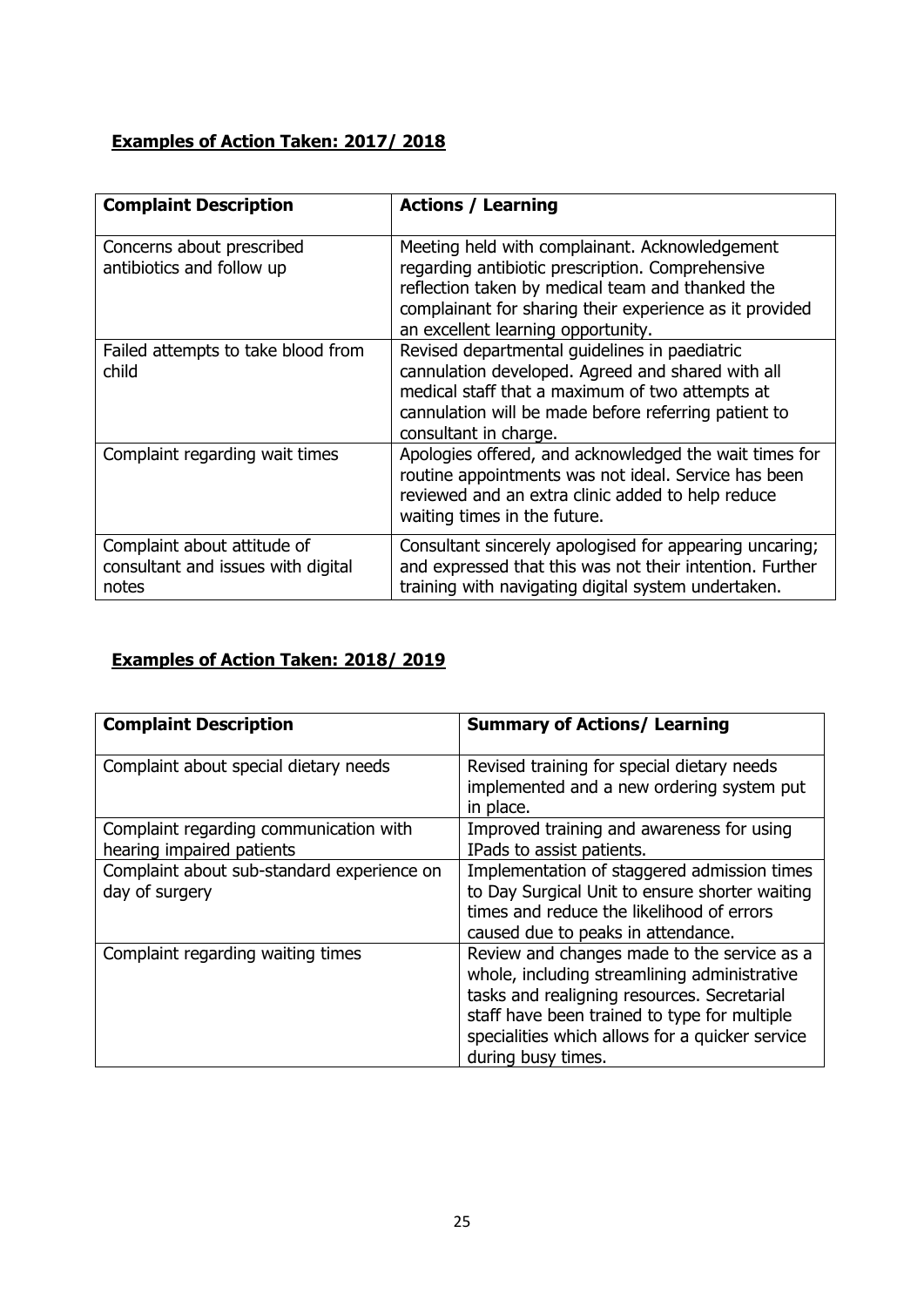# **Examples of Action Taken: 2019/ 2020**

| <b>Complaint Description</b>                                                                                                                     | <b>Summary of Actions/ Learning</b>                                                                                                                                       |
|--------------------------------------------------------------------------------------------------------------------------------------------------|---------------------------------------------------------------------------------------------------------------------------------------------------------------------------|
| Orthopaedic Operation cancelled due to high<br>volume of acutely unwell medical patients<br>being cared for in Orthopaedic and surgical<br>beds. | Working with social care and other partners<br>to improve discharge profile of medically well<br>patients and prevent unnecessary admissions<br>to hospital.              |
| Complaint about delay of robotic surgery in<br>UK tertiary centre which contributed to a<br>failure in meeting cancer waiting times.             | General Manager working with tertiary centre<br>in UK to identify a solution to this problem as<br>there is a national delay in this type of<br>surgery.                  |
| Complaint about removal of sutures in a<br>child.                                                                                                | Unreserved apology offered and reflection by<br>practitioner on their approach to parents.<br>The department have also reviewed the<br>types of sutures used in children. |
| Complaint from family about lack of<br>understanding of family member's cancer<br>treatment.                                                     | Face to face meeting with family and<br>consultant explained the treatment regime<br>and complications.                                                                   |

| <b>Financial Year</b> | <b>Some IRB Referral Outcomes</b>                                                                                                                                      |
|-----------------------|------------------------------------------------------------------------------------------------------------------------------------------------------------------------|
| 2017/2018             | 11 complainants' referred their complaints to the IRB.                                                                                                                 |
|                       | 5 reports were received from the IRB.                                                                                                                                  |
|                       | Some examples of changes and learning from the IRB<br>recommendations are listed below:                                                                                |
|                       | Ophthalmology protocols for urgent referral have been introduced.<br>An audit has demonstrated there were no adverse incidents since<br>the protocols were introduced. |
|                       | There has been a review of Service Level Agreements with tertiary<br>centres, but inter-trust exchange of medical records remains a<br>challenge.                      |
|                       | Improved communication with Alder Hey, GP and Noble's Hospital<br>teams.                                                                                               |
|                       | Children's nursing standards aligned with Alder Hey Hospital<br>Nursing Standards and improvements made to how specific<br>medication information is shared.           |
| 2018/2019             | 6 complainants referred their complaint to the IRB.                                                                                                                    |
|                       | 8 reports were received from the IRB, as two were from the<br>preceding year.                                                                                          |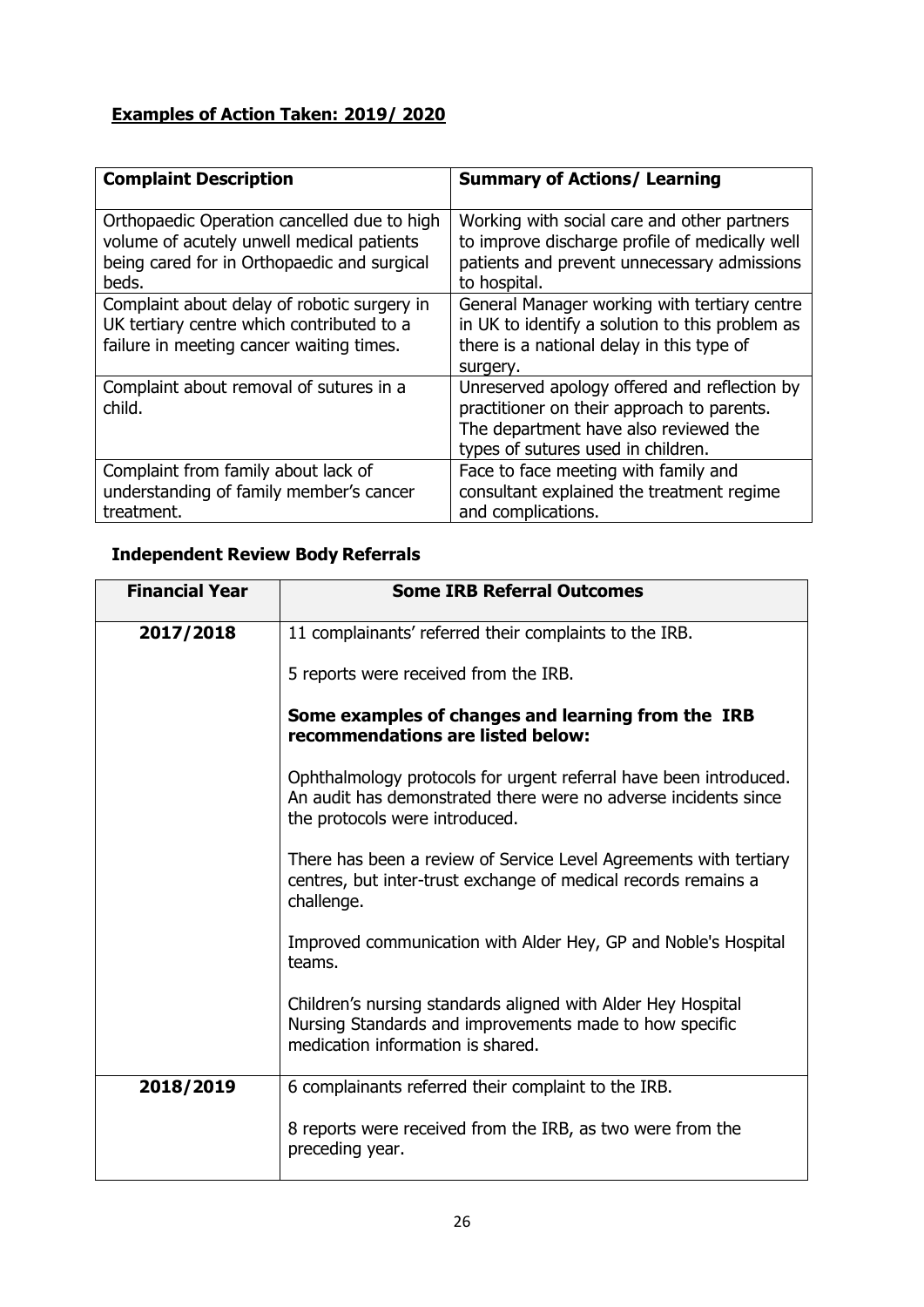|           | Some examples of changes and learning from the IRB<br>recommendations are listed below:                                                  |
|-----------|------------------------------------------------------------------------------------------------------------------------------------------|
|           | Change to the way that an antibiotic (Ciprofloxacin) is used for<br>patients over 60 years old, or a patient taking prescribed steroids. |
|           | Changes made to improve the way we document the Do Not<br>Attempt Resuscitation (DNACPR) process.                                        |
|           | A review of risk assessment for falls prevention was undertaken.                                                                         |
|           | Appointment of Consultant Geriatricians.                                                                                                 |
|           | Investment in mattresses to improve pressure area care.                                                                                  |
| 2019/2020 | 11 complainants referred their complaint to the IRB.                                                                                     |
|           | 10 Reports have been received from the IRB.                                                                                              |
|           | <b>Examples of changes and learning from the IRB</b><br>recommendations are listed below:                                                |
|           | A review was undertaken and improvements made to the pre-<br>assessment process for all patients undergoing major joint<br>replacement.  |
|           | Discharge Pathway documentation reviewed by senior nursing staff<br>to ensure there is no duplication or gap in record keeping.          |
|           | An information leaflet is being developed to describe the different<br>birthing options for women.                                       |
|           | Guidelines for referral to the Perinatal Mental Health team have<br>been developed.                                                      |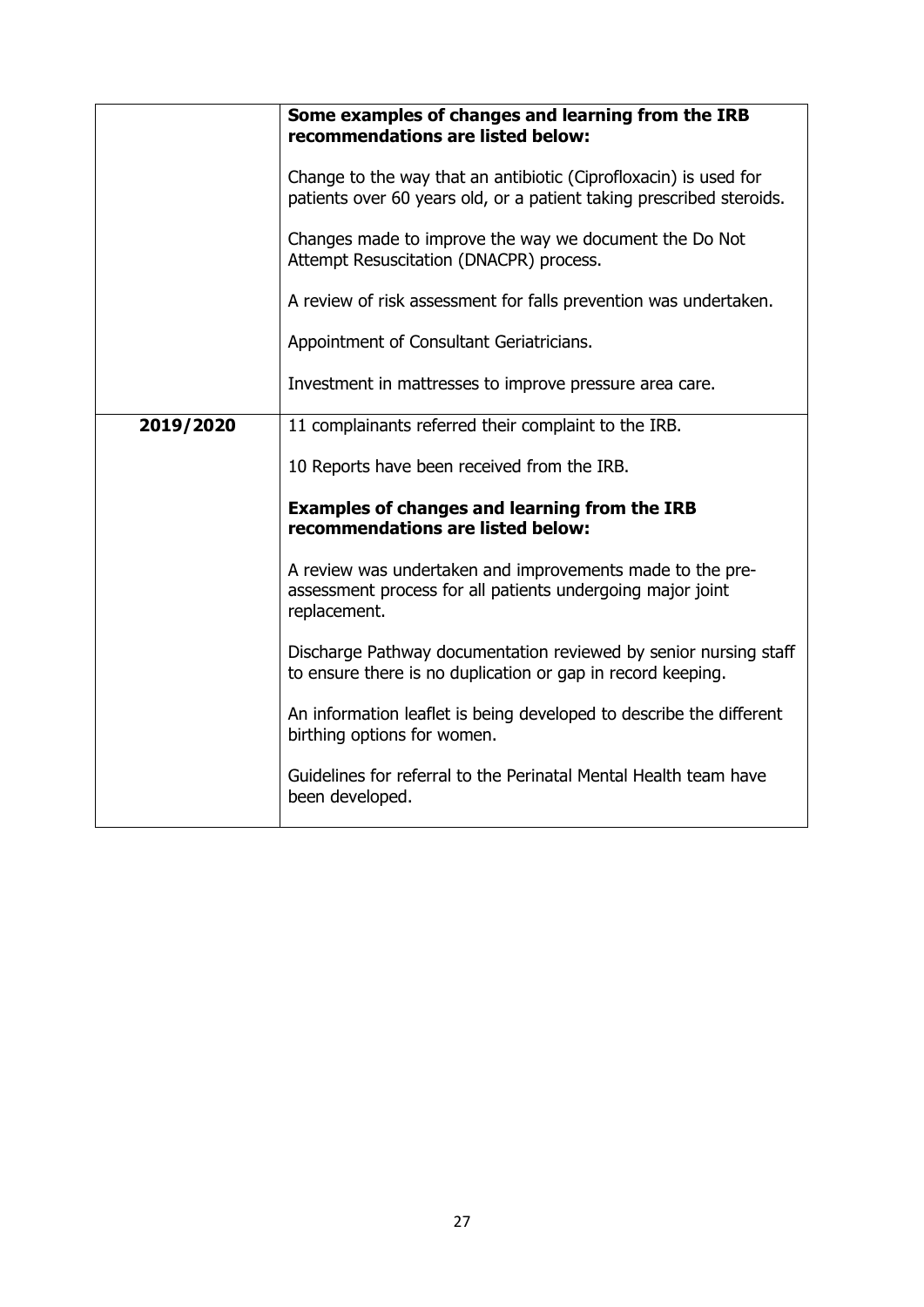### <span id="page-27-0"></span>**12. Mental Health**

### **Summary of Complaints Received**

| <b>Complaint Category</b>                   | 2017/2018 | 2018/2019 | 2019/2020 |
|---------------------------------------------|-----------|-----------|-----------|
| Absence of Care Package                     |           |           |           |
| <b>Access to Treatment</b>                  |           |           |           |
| Admission, Discharge & Transfers            |           |           |           |
| Appoint Delays / Cancellation               | 6         | 5         |           |
| <b>Clinical Treatment</b>                   | 22        | 18        |           |
| <b>Commissioning Services</b>               |           |           |           |
| Communication                               | 3         | 6         | 5         |
| Delays/Diagnosis                            |           |           | っ         |
| <b>Failure to Follow Correct Procedures</b> |           | 5         |           |
| Other                                       | 4         | 4         |           |
| Patient Property / Expenses                 |           |           |           |
| Personal Records                            |           | ว         |           |
| <b>Values &amp; Behaviours</b>              | 9         | 4         |           |
| <b>Waiting Times</b>                        |           |           |           |
| <b>TOTAL</b>                                | 45        | 45        | 32        |

| <b>Number of Complaints per</b><br><b>Individual Service</b> | 2017/2018 | 2018/2019 | 2019/2020 |
|--------------------------------------------------------------|-----------|-----------|-----------|
| <b>Inpatient Service</b>                                     |           | q         |           |
| Child & Adolescent Mental Health Service                     | 8         | 8         | 6         |
| Community Mental Health Service for                          | 13        | 13        | 10        |
| <b>Adults</b>                                                |           |           |           |
| <b>Community Wellbeing Service</b>                           | 4         | 4         |           |
| Crisis Response Home Treatment Team                          |           | 5         |           |
| Drug & Alcohol Team                                          |           |           |           |
| Mental Health Service Management                             |           |           |           |
| Medical Staff (after 17/18 complaints                        | 4         |           |           |
| were recorded by integrated team)                            |           |           |           |
| Persons Mental Health Service                                |           |           |           |

### **Responses to Complaints**

The majority of complaints received each year have continued to be from a third party (relative / carer for example):

- 56% for 2017/2018
- 65% for 2018/2019
- 62% for 2019/2020

In accordance with NHS Complaints Regulations (2004) consent is sought from the patient in all cases and if the individual does not have the capacity to consent then a decision is made based on best interests. Ordinarily this results in the undertaking of an investigation; however what can be shared with the complaint in terms of personal data is restricted.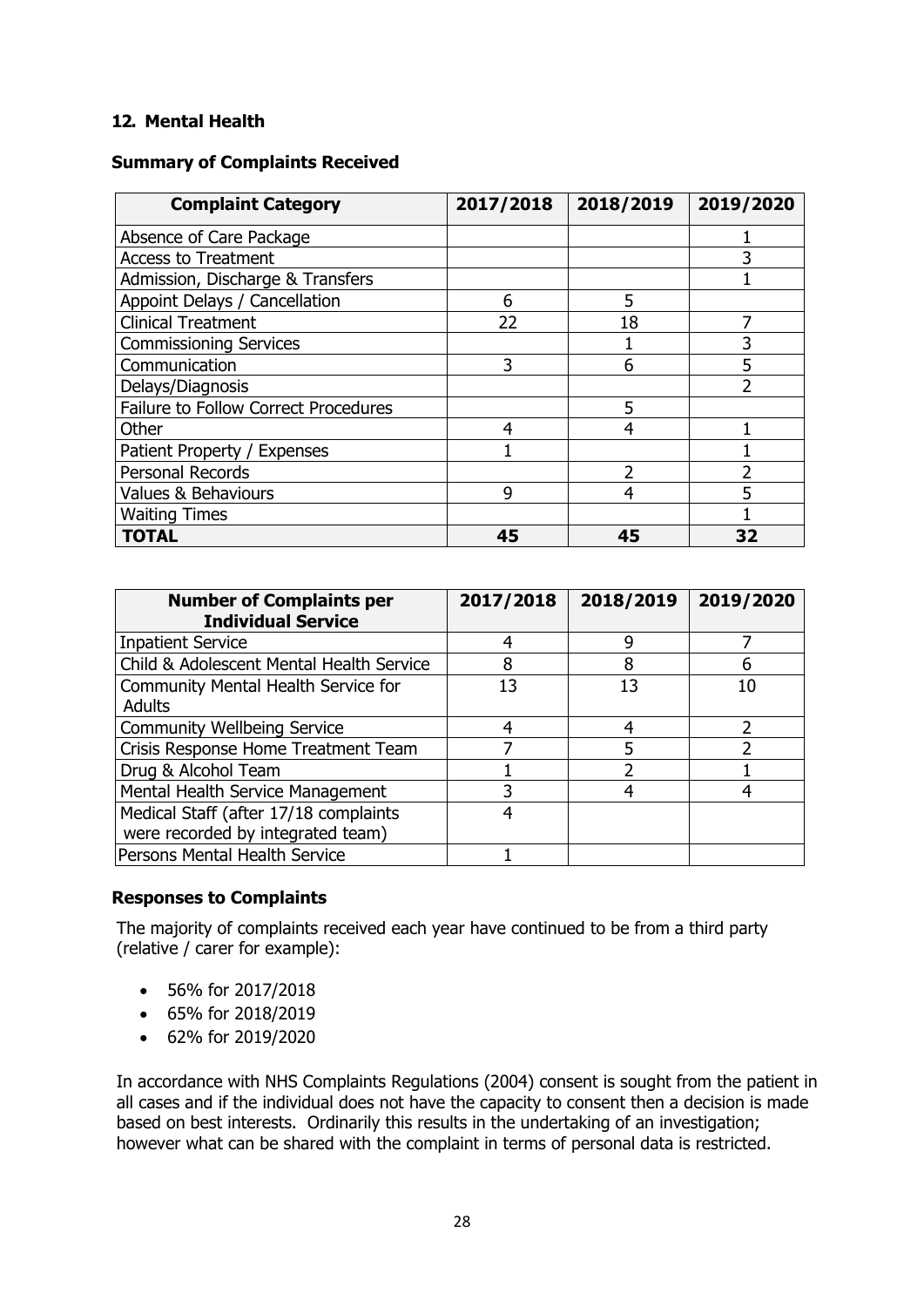| <b>Response</b>                                       | 2017/2018 | 2018/2019 | 2019/2020 |
|-------------------------------------------------------|-----------|-----------|-----------|
| Upheld (apology issued)                               | 15        | 14        | 10        |
| Partially Upheld (apology issued)                     | 10        | 10        |           |
| Upheld                                                | 17        | 16        |           |
| <b>Escalated to Adult Protection</b><br>Investigation |           |           |           |
| Rejected (entered into wrong process) /<br>Withdrawn  | 3         |           |           |
| Passed to another part of DHSC                        |           |           |           |
| Investigation Ongoing (at year end)                   |           |           |           |

# **Summary of Action Taken**

| <b>Financial Year</b> | <b>Action</b>                                                                                                                                                                                                                                                                                                                                                                                                                                                                                                                                                                                                                                                                                                                                                                                                                                                                                                                                                                                                                                                                                                                                                                                                                                                                                                                                                                                                                                                                                                                                                                                                                                               |  |  |
|-----------------------|-------------------------------------------------------------------------------------------------------------------------------------------------------------------------------------------------------------------------------------------------------------------------------------------------------------------------------------------------------------------------------------------------------------------------------------------------------------------------------------------------------------------------------------------------------------------------------------------------------------------------------------------------------------------------------------------------------------------------------------------------------------------------------------------------------------------------------------------------------------------------------------------------------------------------------------------------------------------------------------------------------------------------------------------------------------------------------------------------------------------------------------------------------------------------------------------------------------------------------------------------------------------------------------------------------------------------------------------------------------------------------------------------------------------------------------------------------------------------------------------------------------------------------------------------------------------------------------------------------------------------------------------------------------|--|--|
| 2017/2018             | Care Programme Approach (CPA) Policy reviewed and<br>$\bullet$<br>updated, incorporating minimum standards for record<br>keeping and carer involvement.<br>Policy and training introduced for Supervision (including<br>Management & Clinical Supervision) across the Mental<br>Health Service.                                                                                                                                                                                                                                                                                                                                                                                                                                                                                                                                                                                                                                                                                                                                                                                                                                                                                                                                                                                                                                                                                                                                                                                                                                                                                                                                                             |  |  |
| 2018/2019             | Safety & quality risk management system Datix<br>$\bullet$<br>introduced. The 'Feedback' module has improved record<br>keeping for complaints, concerns, enquiries and<br>compliments; providing a valuable depository and audit<br>trail.<br>Complaints management training held, delivered by UK<br>$\bullet$<br>Healthcare Conferences, involving 22 participants from<br>the Community Care Directorate aimed at improving user<br>experience.<br>Practitioners have been advised to ensure psychometric<br>$\bullet$<br>tests are undertaken in the patient's first language as a<br>failure to do so is likely to invalidate the<br>results/outcomes.<br>Given more than half of complaints are submitted via a<br>$\bullet$<br>third party, staff have been reminded of the importance<br>of involving carers (as per CPA Policy) and of the<br>guidance available in terms of the Caldicott Principles and<br>in particular Principle 7 (the duty to share information can<br>be as important as the duty to protect patient<br>confidentiality).<br>The Social Affairs Policy Review Committee published<br>$\bullet$<br>recommendations in respect of the management of<br>complaints. Since the recommendations were published<br>the division has reviewed and reissued the Complaints<br>Procedure leaflet and has reviewed and introduced an<br>updated Complaints Policy. In addition, material has<br>been circulated to all MHS operational areas advertising<br>the availability of the IOM Health Care Association for<br>independent support. The basis of this is being used for<br>the wider DHSC complaints policy rewrite underway. |  |  |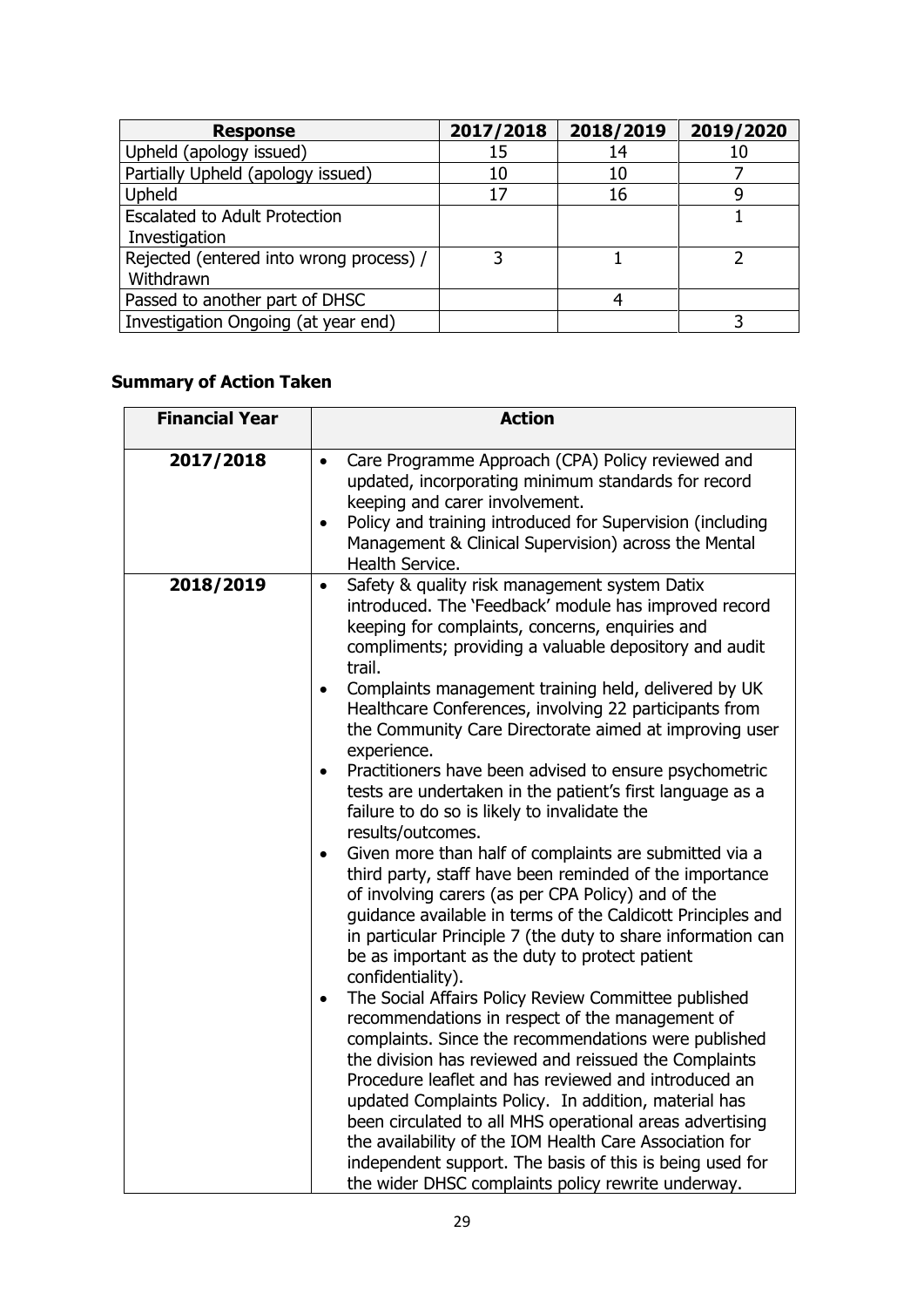|           | Alerts added to prescription chart (inpatients) where<br>timing of medication administration is crucial                                                                                                                                                                                                                                                                                                        |  |
|-----------|----------------------------------------------------------------------------------------------------------------------------------------------------------------------------------------------------------------------------------------------------------------------------------------------------------------------------------------------------------------------------------------------------------------|--|
| 2019/2020 | • A 'Professional Boundaries Policy' has been developed and<br>implemented as a result of 2 separate complaints. This is<br>also covered in the Mental Health Service Induction<br>Programme.<br>Structure of Ward Rounds reviewed to improve carers<br>involvement. The availability of dedicated time for carers<br>to meet with the Acute Inpatient Service Consultant<br>Psychiatrist has been introduced. |  |

| <b>Financial Year</b> | <b>IRB Referrals and Outcome</b>                                                                                                                                                                                                                                                                                                                                                                                                    |  |  |
|-----------------------|-------------------------------------------------------------------------------------------------------------------------------------------------------------------------------------------------------------------------------------------------------------------------------------------------------------------------------------------------------------------------------------------------------------------------------------|--|--|
| 2017/2018             | Three complaints were escalated to the IRB by individual<br>complainants during the period.                                                                                                                                                                                                                                                                                                                                         |  |  |
|                       | One investigation carried over into 2018/2019.                                                                                                                                                                                                                                                                                                                                                                                      |  |  |
|                       | One investigation pending at year end as consent from the<br>patient had not been obtained (complainant was submitted by<br>a third party).                                                                                                                                                                                                                                                                                         |  |  |
|                       | One report issued by the IRB with recommendations. Several<br>aspects of the complaint were upheld and an action plan<br>developed and implemented predominantly concerned with<br>improving involvement of carers and the sharing of<br>information. The Mental Health Service Care Planning<br>Approach (CPA) Policy reviewed / reissued as a result<br>alongside improved process for recording consent to share<br>information. |  |  |
| 2018/2019             | Three complaints escalated to the IRB by the individual<br>complainants.                                                                                                                                                                                                                                                                                                                                                            |  |  |
|                       | One investigation was suspended / carried over due to legal<br>proceedings (not directly related to the complaint) and one<br>complaint carried over from the previous year.                                                                                                                                                                                                                                                        |  |  |
| 2019/2020             | One complaint escalated to the IRB by complainant during the<br>period.                                                                                                                                                                                                                                                                                                                                                             |  |  |
|                       | Three IRB investigations concluded and reports issued. Two<br>complaints were upheld with recommendations issued by the<br>IRB; one complaint not upheld following two individual IRB<br>convenor reviews.                                                                                                                                                                                                                          |  |  |
|                       | One action plan has been fully implemented and was<br>concerned with record keeping standards. This resulted in a<br>further review of the Care Programme Approach (CPA) Policy                                                                                                                                                                                                                                                     |  |  |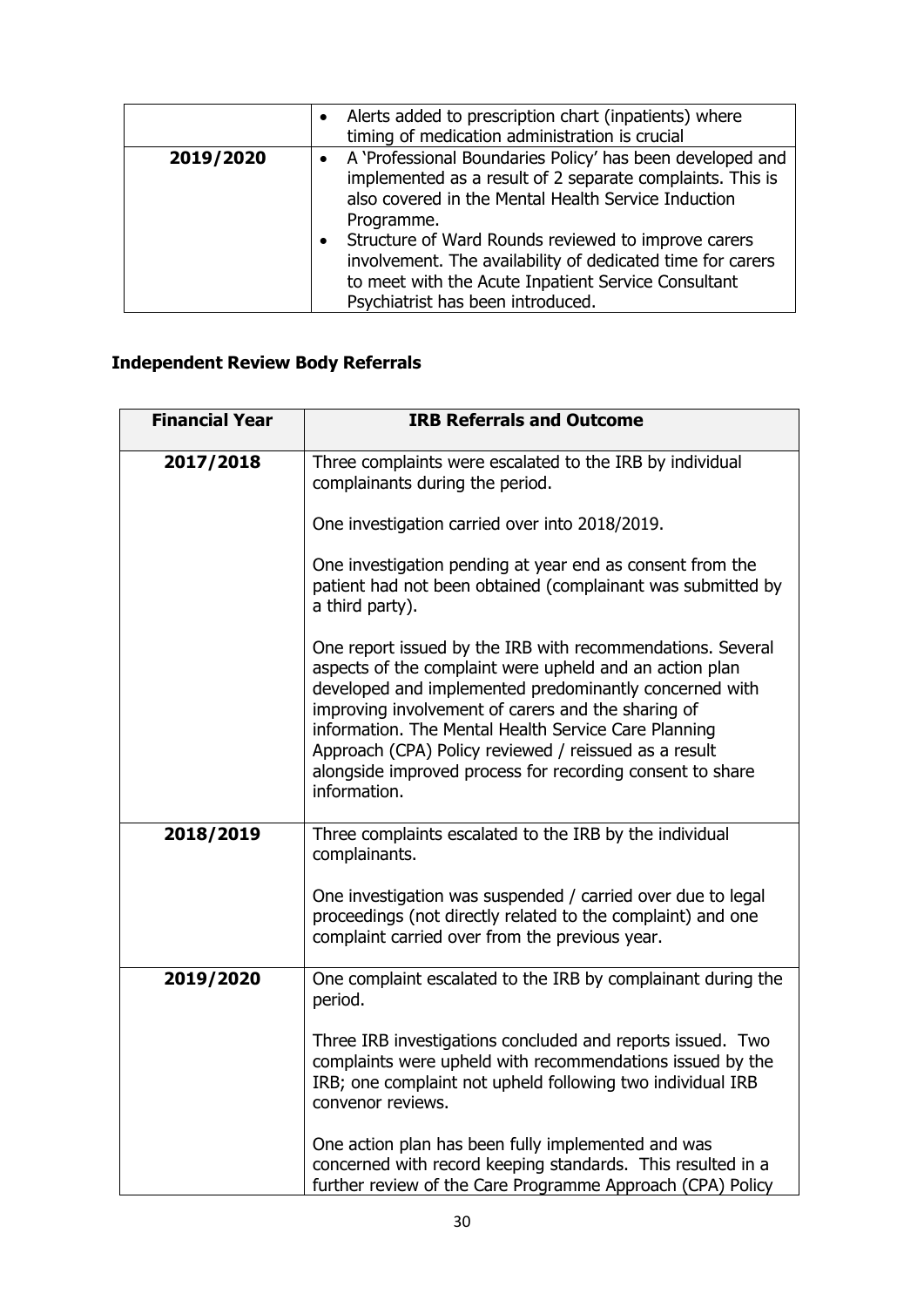| (incorporating record keeping standards) and application of<br>same into induction programme for new employees of the<br>Mental Health Service.                                                                                                                                                                                                                                                |
|------------------------------------------------------------------------------------------------------------------------------------------------------------------------------------------------------------------------------------------------------------------------------------------------------------------------------------------------------------------------------------------------|
| At year end, one action plan is being implemented concerned<br>with a number of issues, including how senior management in<br>the Department manage complaints, a review of the protocol<br>for recording medication prescriptions (across the Mental<br>Health Service and the Drug & Alcohol Team) and a review of<br>how multiple agencies communicate when managing high risk<br>patients. |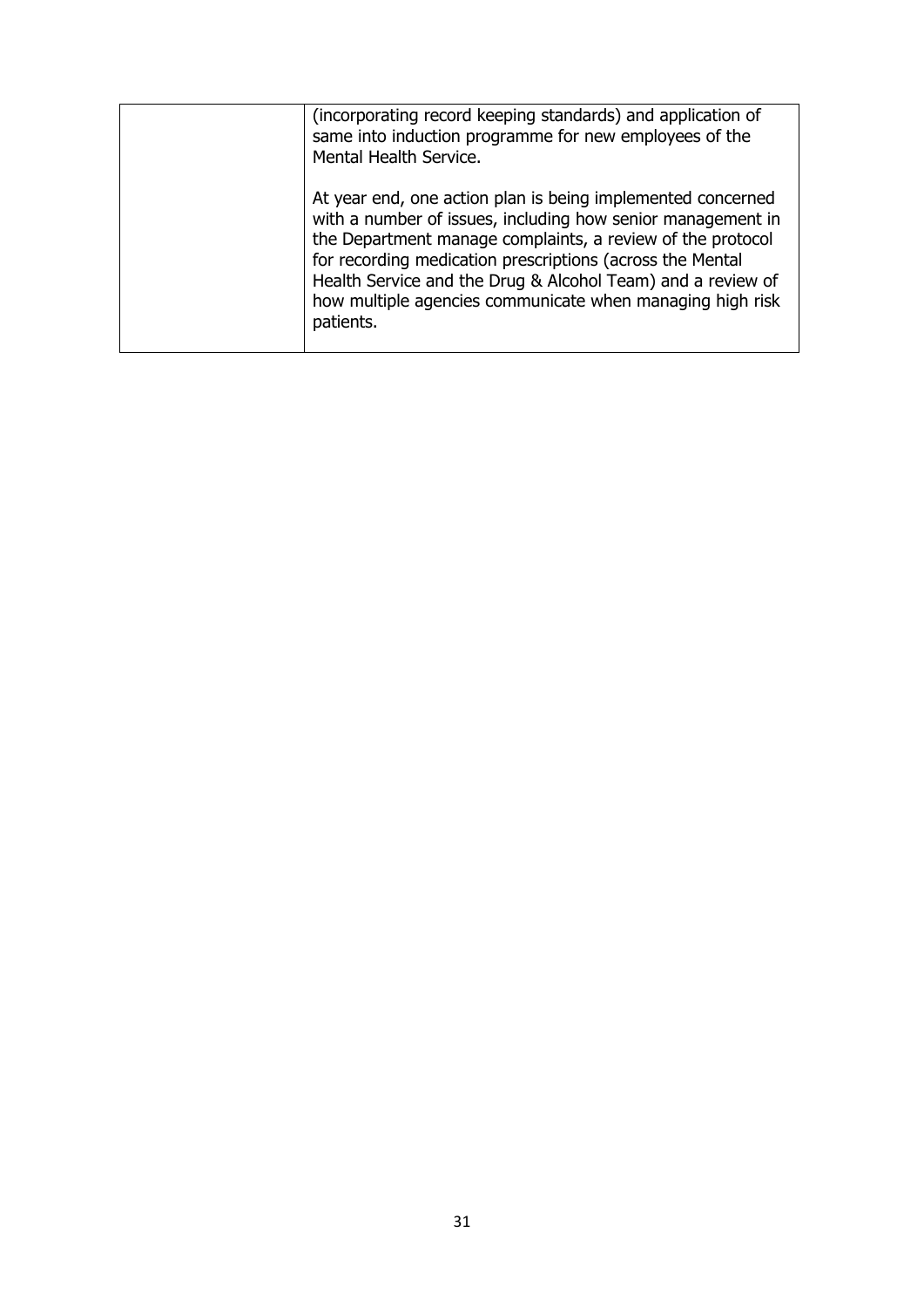### **13. Public Health**

There were no complaints received by the Public Health Directorate during 2017/18, 2018/19 or 2019/20.

### <span id="page-31-0"></span>**14. Adult Social Care**

### **Summary of Complaints Received**

| <b>Complaint Category</b>        | 2017/2018 | 2018/2019 | 2019/2020 |
|----------------------------------|-----------|-----------|-----------|
| Absence of Care Package          | 6         |           |           |
| <b>Access to Treatment</b>       | 4         | 5         | 5         |
| Admission, Discharge &           |           |           |           |
| <b>Transfers</b>                 |           |           |           |
| Appoint Delays / Cancellation    |           |           |           |
| <b>Clinical Treatment</b>        |           |           |           |
| <b>Commissioning Services</b>    |           |           |           |
| Communication                    |           |           | フ         |
| Delays/Diagnosis                 |           |           |           |
| <b>Failure to Follow Correct</b> |           |           |           |
| Procedures                       |           |           |           |
| Other                            | 2         | フ         |           |
| Patient Property / Expenses      |           |           |           |
| Personal Records                 |           |           |           |
| Values & Behaviours              | 3         |           |           |
| <b>Waiting Times</b>             |           |           |           |
| TOTAL                            | 16        | 19        | 9         |

| <b>Number of Complaints per Individual</b><br><b>Service</b> | 2017/2018 | 2018/2019   2019/2020 |  |
|--------------------------------------------------------------|-----------|-----------------------|--|
| Learning Disabilities                                        |           |                       |  |
| Older People's Services                                      |           |                       |  |
| <b>Social Work</b>                                           |           |                       |  |
| Dementia Care                                                |           |                       |  |

# **Responses to Complaints**

| <b>Response</b>                     | 2017/2018 | 2018/2019 | 2019/2020 |
|-------------------------------------|-----------|-----------|-----------|
| Upheld (apology issued)             |           |           |           |
| Partially Upheld (apology issued)   |           |           |           |
| Not Upheld                          |           |           |           |
| Escalated to External Investigation |           |           |           |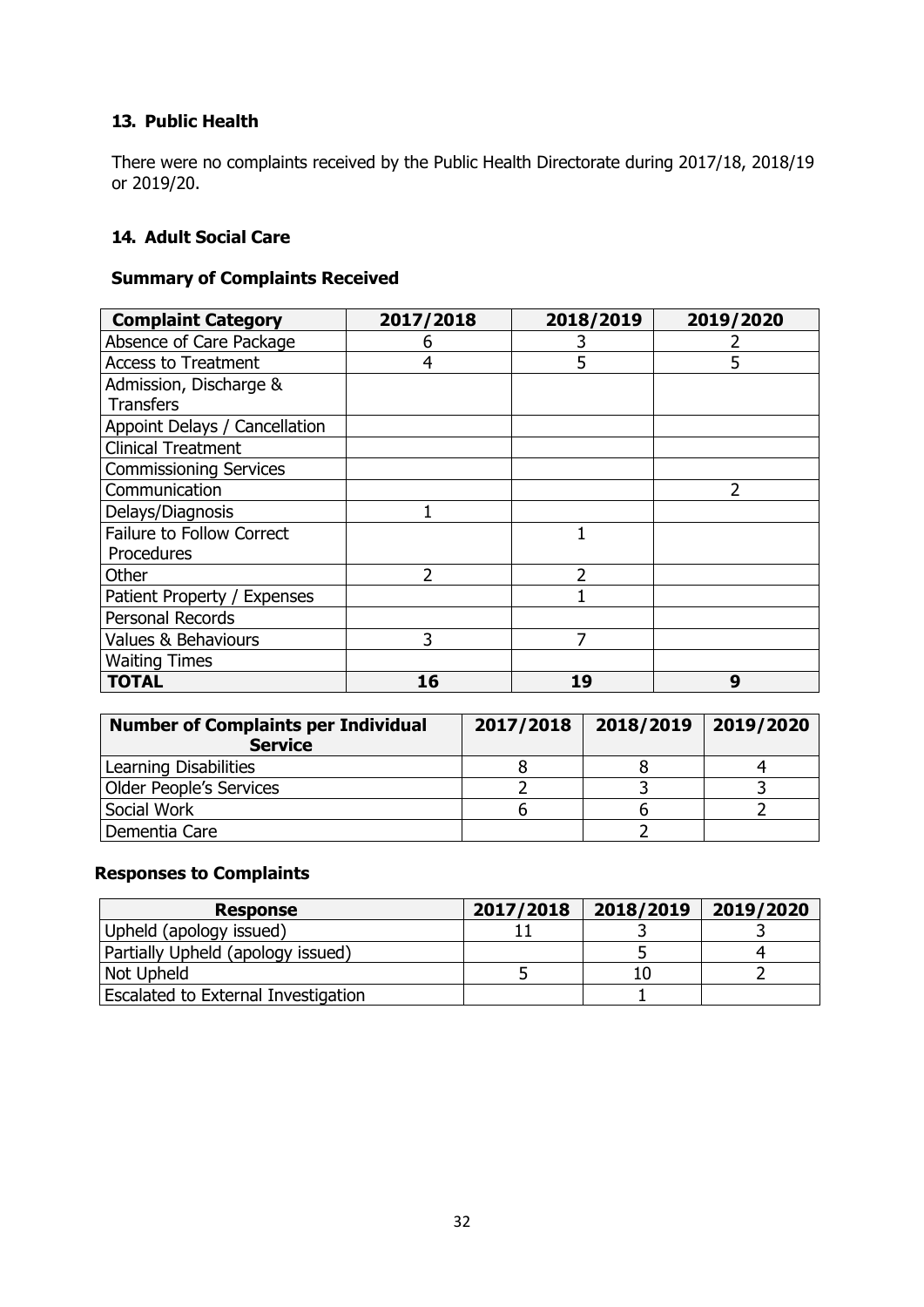# **Summary of Actions Taken**

| <b>Financial Year</b> | <b>Action</b>                                                                                                                                                                                                                                                                                                                                                                                                                                                                                                                                                                                                                                                                                                                                                                                                                                                                                                                                                                                                                                                                                                                                                                                                                                                                                                                                                                                                                                                                                                                                                                                                                                                                                                                                                                                                                                                                                                            |
|-----------------------|--------------------------------------------------------------------------------------------------------------------------------------------------------------------------------------------------------------------------------------------------------------------------------------------------------------------------------------------------------------------------------------------------------------------------------------------------------------------------------------------------------------------------------------------------------------------------------------------------------------------------------------------------------------------------------------------------------------------------------------------------------------------------------------------------------------------------------------------------------------------------------------------------------------------------------------------------------------------------------------------------------------------------------------------------------------------------------------------------------------------------------------------------------------------------------------------------------------------------------------------------------------------------------------------------------------------------------------------------------------------------------------------------------------------------------------------------------------------------------------------------------------------------------------------------------------------------------------------------------------------------------------------------------------------------------------------------------------------------------------------------------------------------------------------------------------------------------------------------------------------------------------------------------------------------|
| 2017/2018             | Appointment of a new senior member of staff in the home and<br>$\bullet$<br>staff reminded of the importance of keeping a diary of all<br>appointments and to check diary every day.<br>Structure developed for personal care planning meetings;<br>including formal attendee invitations, communicating change<br>of key workers to family and providing family with details of<br>service user's daily activities. Staff working to develop more<br>activities for service users.<br>Procedures set up to ensure that staff in the resource centre<br>٠<br>are made aware of the pre-operative needs of service users<br>discharged from Noble's Hospital.<br>Formal investigation of staff member resulting in an<br>$\bullet$<br>improvement plan and issuing of a disciplinary sanction.<br>Service users support plan reviewed and updated, signed by<br>all staff and shared with the family for their input. Staff<br>attended the Orthotics Clinic to update on equipment at<br>fitment, as well as having a video of this fitment to be shared<br>with the whole staff team and included in the support plan.<br>Staff supervision to reflect on outcomes and learning. The<br>Capability process will be discussed as part of these<br>supervisions. The issues raised by the complainants will form<br>part of wider concerns at Spring Meadows. The new senior<br>support worker will meet with service user's families in order<br>to ascertain their expectations of the service and agree a way<br>forward to improve services, their involvement, and<br>confidence in the service.<br>Staff who provide the administrative support for the issue of<br>the Blue Badge scheme to be provided with additional support<br>at busy times. Reminded of correct timescales for the<br>provision of badges.<br>Mediation advised between the family and the Service advised<br>to build trust and confidence. |
| 2018/2019             | Re-assessment of service user needs by Social Work Team to<br>٠<br>determine the correct placement. Occupational Therapy<br>assessment to identify sensory needs.<br>New parts fitted to boiler and temperature monitoring prior<br>the move to the new day centre.                                                                                                                                                                                                                                                                                                                                                                                                                                                                                                                                                                                                                                                                                                                                                                                                                                                                                                                                                                                                                                                                                                                                                                                                                                                                                                                                                                                                                                                                                                                                                                                                                                                      |
| 2019/2020             | Explore electronic options for communications regarding Blue<br>$\bullet$<br>Badge administration.<br>Consideration should be given to establishing some form of<br>independent advocacy service to be available to service users<br>or family. Documentation recording the outcomes of<br>assessments should clearly state which family members have<br>been consulted, what their views are and record that the<br>member has seen the outcome and offered an opportunity to<br>record their view. A short "cooling off period" of a few days<br>should be allowed to enable the family member opportunity to                                                                                                                                                                                                                                                                                                                                                                                                                                                                                                                                                                                                                                                                                                                                                                                                                                                                                                                                                                                                                                                                                                                                                                                                                                                                                                          |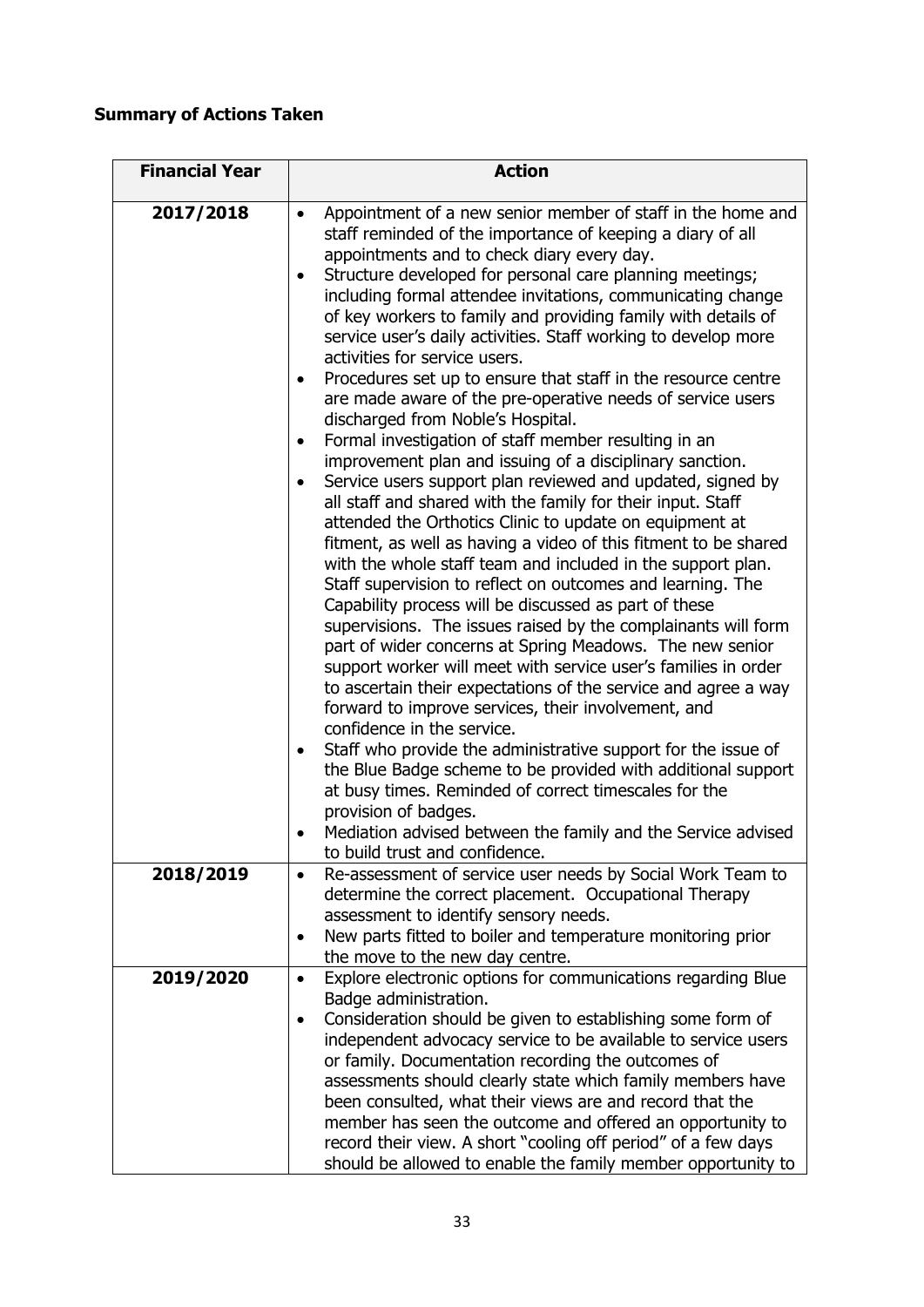| collect their thoughts before having to sign off the<br>assessment.                                                                                                                                                                                                                                                                                                                                     |
|---------------------------------------------------------------------------------------------------------------------------------------------------------------------------------------------------------------------------------------------------------------------------------------------------------------------------------------------------------------------------------------------------------|
| Staff have been reminded to record when residents refuse<br>blankets and also that staff are aware of how the heating and<br>hot water systems work to ensure no incorrect information is<br>given to residents. Any prospective service users will also be<br>advised that the rooms on the ground floor can be cooler than<br>rooms on the upper floors and this will be monitored by the<br>Manager. |
| Changes made to the medication administration process<br>resulting in a lower risk of errors.                                                                                                                                                                                                                                                                                                           |
|                                                                                                                                                                                                                                                                                                                                                                                                         |
| Social Workers to liaise with Learning Disability Services to<br>ensure that managers are reminded of the relevant process<br>and eligibility for day services. PSS (third party provider) have<br>been advised of the frustrations concerning telephone contact<br>and they have advised that once on Island presence is<br>established communication will improve.                                    |
|                                                                                                                                                                                                                                                                                                                                                                                                         |

Adult Social Care does not have access to an independent review body. However during 2019-2020 three complaints were reviewed independently. One has concluded and two are still in progress.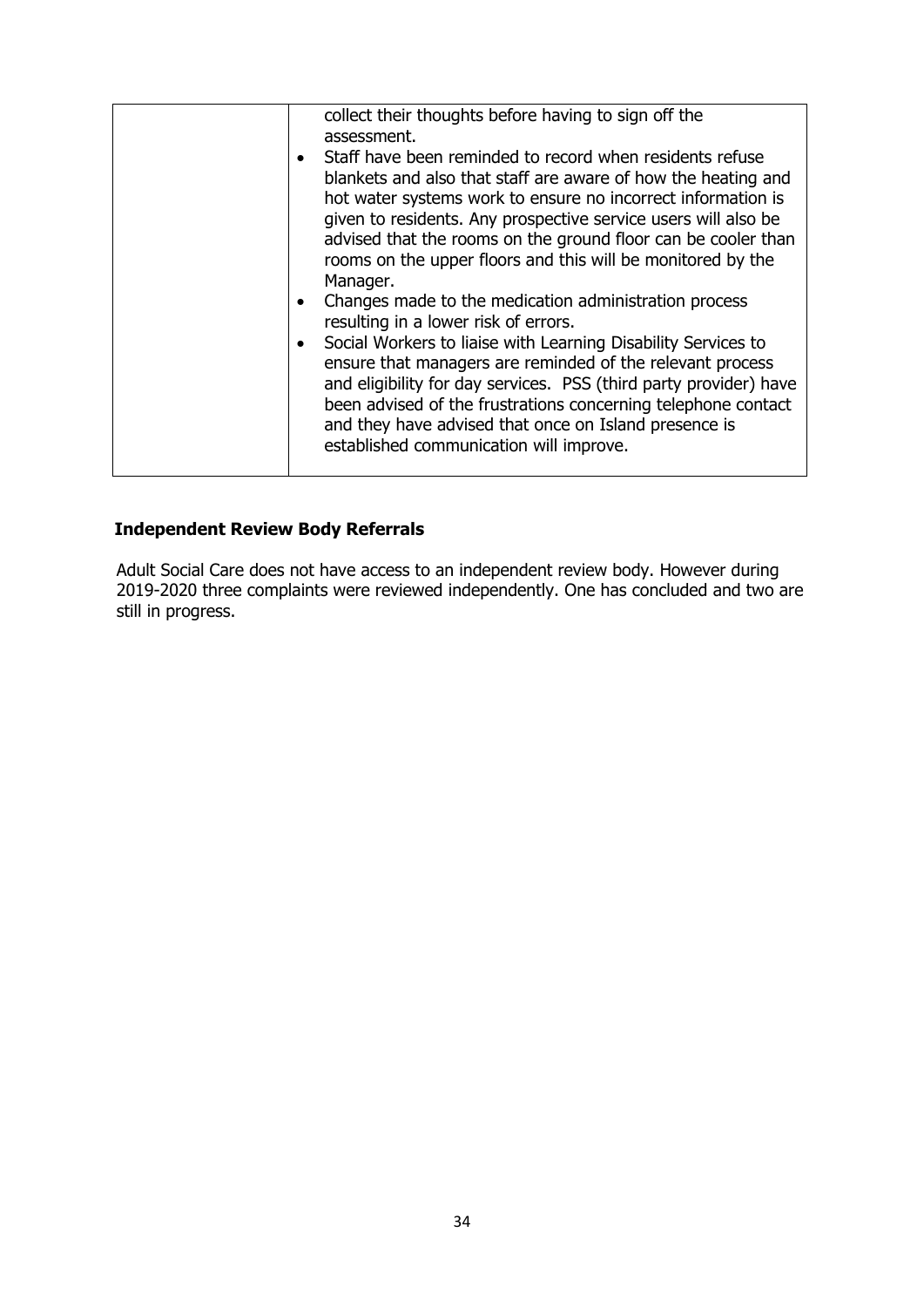### <span id="page-34-0"></span>**15. Children and Families Social Care**

### **Introduction**

There is a different approach to complaints in the Children and Families division which operates a three stage complaints process:

Stage 1 = Local Resolution i.e. Team or Group Manager

Stage 2 = Senior Manager

Stage 3 = Further Investigation by an Independent [Internal or External] Person appointed by the Director or Chief Executive Officer at Departmental level

This process reflects the differing legislation and the department aims to agree a new standardised approach across all services in the second stage of Manx Care legislative changes.

With Children's and Families, all complaints are regarded as a learning opportunity and are tracked through the process and through learning at the conclusion. This has been an embedded process for three years, each year improving the richness of the data reviewed. This includes a formal monthly analysis/review by the Head of Statutory Social Work Services.

### **Summary of Complaints Received**

|                             | 2017/2018 | 2018/2019 | 2019/2020 |
|-----------------------------|-----------|-----------|-----------|
| Stage                       |           | bυ        | ر ر       |
| Stage 2                     |           |           | τu        |
| ີ <sup>+</sup> ຈ∩A<br>oldyc |           |           |           |

| <b>Response</b>                     | 2017/2018 | 2018/2019 | 2019/2020 |
|-------------------------------------|-----------|-----------|-----------|
| Upheld (apology issued)             |           |           |           |
| Partially Upheld (apology issued)   |           |           |           |
| Not Upheld                          | 30        |           | 34        |
| Escalated to External Investigation | -         |           |           |

### **2017/2018**

Within the 29 complaints raised, there were 80 elements. The table above shows responses to each of the 80 separate elements.

Key learning was disseminated through a staff development day.

The majority were resolved at stage 1 indicating an increased level of confidence in first line managers to engage with families and resolve issues.

### **Categories of complaint**

- Social Work Processes i.e. quality assurance/family placements/child protection processes
- Communication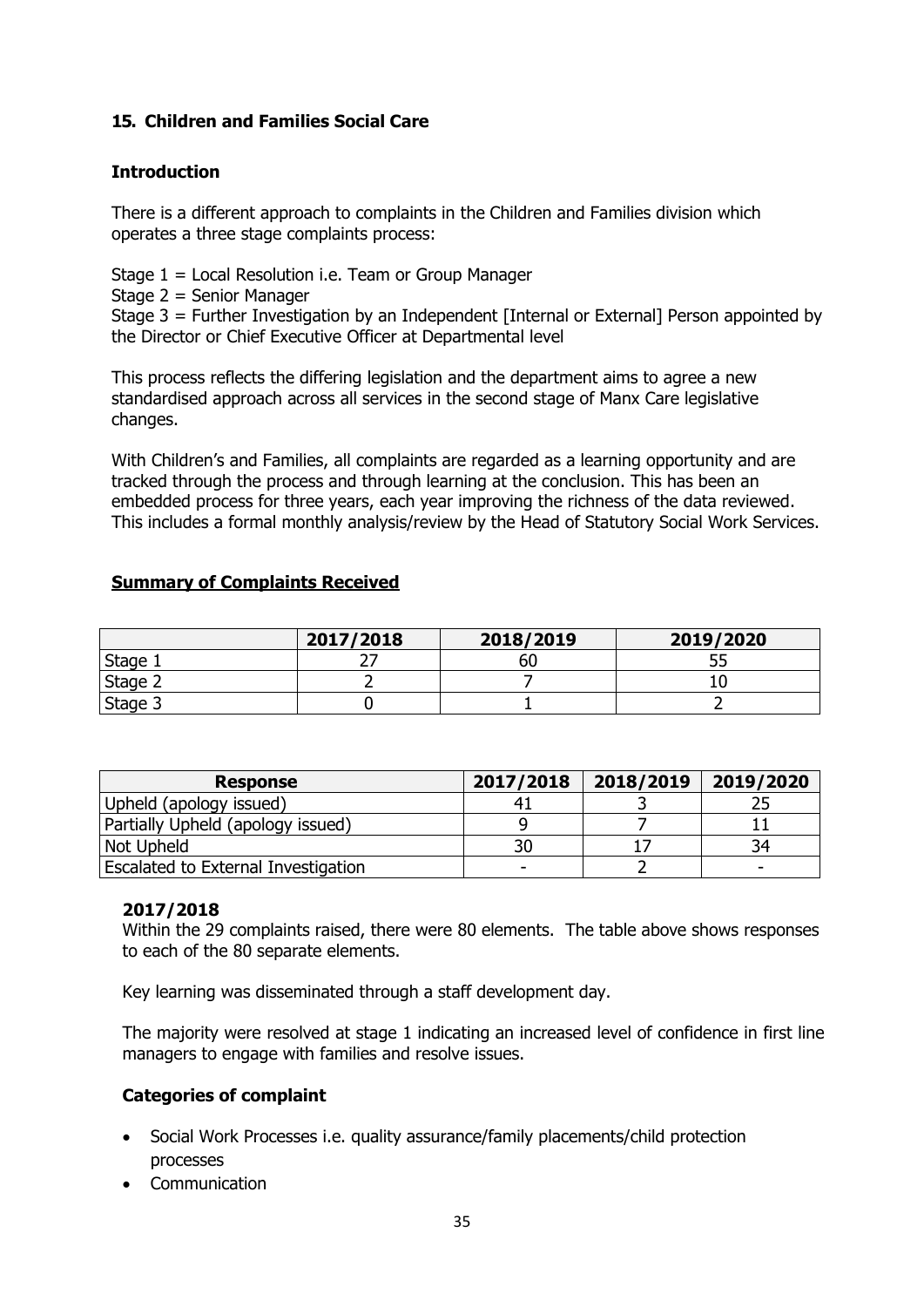- Private Law disputes
- Accuracy of recording
- Seeking feedback on work completed
- Understanding and incorporating areas of dispute in reports families views and wishes

There are a number of reasons why complaints were not always concluded within published timescales i.e. Stage 1 [14 Working Days]; Stages 2 and 3 [28 Working Days]; these include:

- Delays in being able to contact and engage with clients in order to arrange to meet or speak with them so that their complaint can be explored more fully with them and the 'terms of reference' for the investigation can be agreed. Such delays are regrettable however can be caused due to a variety of reasons.
- Complex complaints with multiple issues is a feature of this service and require considerable 'unpicking' in order to respond fully to matters raised. In the 29 complaints there were 80 elements.

Where a complaint was likely to go outside of published timescales, the Department advised clients of this.

### **2018 – 2019**

In the year April 2018 to March 2019, the Division received a total of 68 complaints.

Of these 68 complaints, 23 have been submitted by 8 families. This pattern is monitored to know if there is a recurring failure of the service, or a vexatious complainant.

### **Categories of complaint**

- Social Work Processes i.e. quality assurance/family placements/child protection processes
- Involvement of the family in the process
- Private Law disputes
- Accuracy of recording
- Service expectations

### **2019 –2020**

For the year 2019 - 2020, the Division put in place a more robust recording process.

A total of 67 complaints containing 180 elements were made and 57 complaints containing 134 elements were concluded.

29 complaints were received from 10 families

### **Categories of complaints**

- 1. Social Worker/Manager Conduct or Opinions;
- 2. Social Work Decisions or Adherence to Policy/Process;
- 3. Quality/Availability of Service Provision;
- 4. Lack of Contact/Communication/Dispute/Service User Involvement in Assessment and Planning Processes;
- 5. Lack of Contact/Communication/Dispute/Service User Involvement in Service Delivery;
- 6. Accuracy/Thoroughness/Dispute of Written Reports;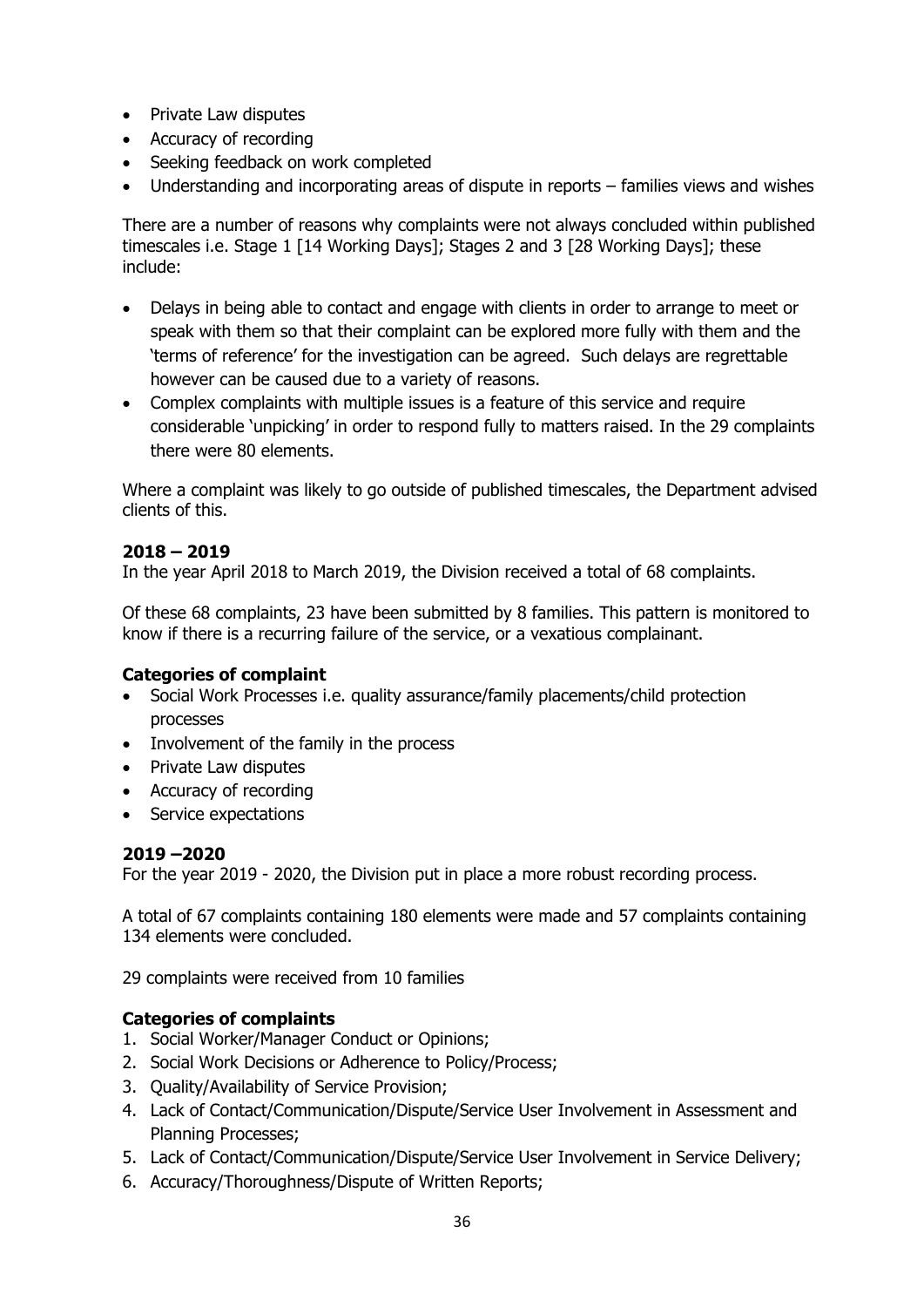- 7. Accuracy of Records Held;
- 8. Data Breach/Breach of Confidentiality.

### **Time Taken to Conclude Investigations**

100% of the 67 complaints received have been acknowledged within the required policy of 3 working days.

86% 58 complaints were in timescale.

#### **Outcomes**

57 complaints were concluded at year end and 10 remain in process.

### **The broad Categories of the 180 Complaint Elements are:**

|                                                                                                 | $\pi$ | 70.        |  |
|-------------------------------------------------------------------------------------------------|-------|------------|--|
| Social work decisions or adherence to policy / processes                                        | 63    | 35.0%      |  |
| Social worker / manager conduct or opinions                                                     | 62    | 34.4%      |  |
| Quality / availability of service provision                                                     | 33    | 18.3%      |  |
| Accuracy / Thoroughness of written reports                                                      |       | 3.9%       |  |
| Accuracy of records held                                                                        |       | 2.8%       |  |
| Other                                                                                           |       | 2.8%       |  |
| Data breach / Breach of confidentiality                                                         | 4     | 2.2%       |  |
| Lack of contact / communication / service user involvement in assessment and planning processes |       | 0.6%       |  |
| Lack of contact / communication / service user involvement in service delivery                  |       | $0.0\%$    |  |
| <b>Total</b>                                                                                    |       | <b>180</b> |  |

 $\frac{1}{2}$   $\frac{1}{2}$   $\frac{1}{2}$   $\frac{1}{2}$   $\frac{1}{2}$   $\frac{1}{2}$   $\frac{1}{2}$   $\frac{1}{2}$   $\frac{1}{2}$   $\frac{1}{2}$   $\frac{1}{2}$   $\frac{1}{2}$   $\frac{1}{2}$   $\frac{1}{2}$   $\frac{1}{2}$   $\frac{1}{2}$   $\frac{1}{2}$   $\frac{1}{2}$   $\frac{1}{2}$   $\frac{1}{2}$   $\frac{1}{2}$   $\frac{1}{2}$ 

### **Actions Taken**

- Communication: importance of ensuring clients are fully aware and understand processes being followed, the reasons for these, what is required of them and their rights within this, the Department and any other professionals involved.
- Relationship building: to ensure there are no barriers to communication and working in partnership with families is evidenced.
- Reflective Supervision for Social Workers to ensure they are adopting best practice in respect of communications and relationships with clients.
- Private Law matters: ensuring that responsibilities are known and clearly articulated across the Department, the Courts and families in such cases. A guidance document is being prepared to share with families in this respect.
- Care Plans and Personal Education Plans should be proactively reviewed/updated and shared with young people and professionals accordingly to ensure consistency of approach and care.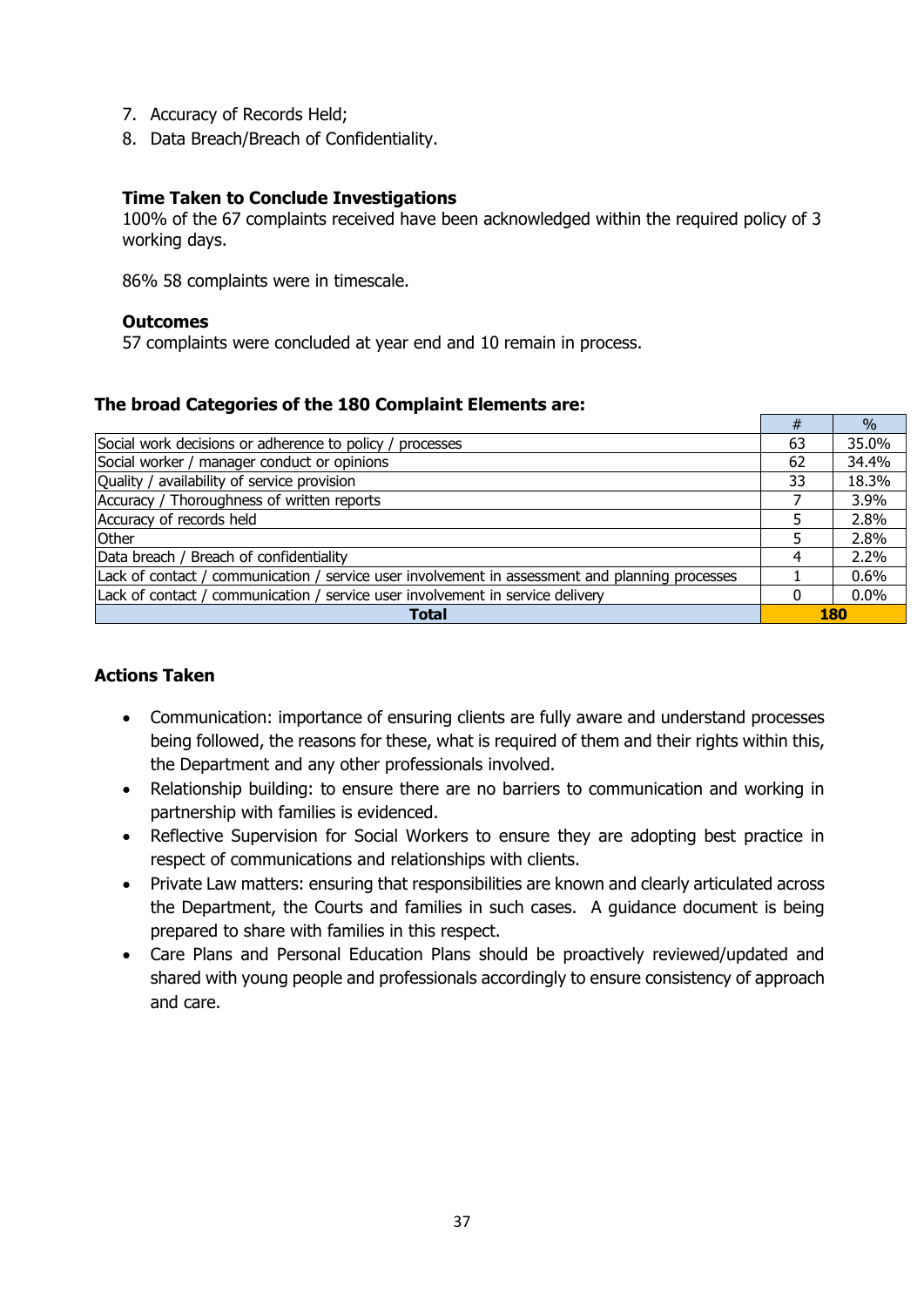### **16. Conclusion**

The DHSC has systems in place to systematically review all complaints received and ensure that investigations are undertaken appropriately, in line with regulations and escalated as necessary.

The data collected is used to inform reports, is disseminated amongst divisional teams and taken to various committees to inform ongoing work within the Department.

There is ongoing evidence that complaints are regarded by the organisation as a valuable gauge of the patient experience. There is evidence that complaint responses regularly identify opportunities for individuals, departments, and the organisation to learn from complaints.

The DHSC remains committed to thoroughly investigating, learning from, and taking action as a result of individual complaints where it is found that standards have fallen below the level we expected and where services could be improved. We undertake detailed and extensive monitoring of all complaints. This ensures that, where questions are raised about the quality of care that we deliver, they can be quickly investigated and responded to.